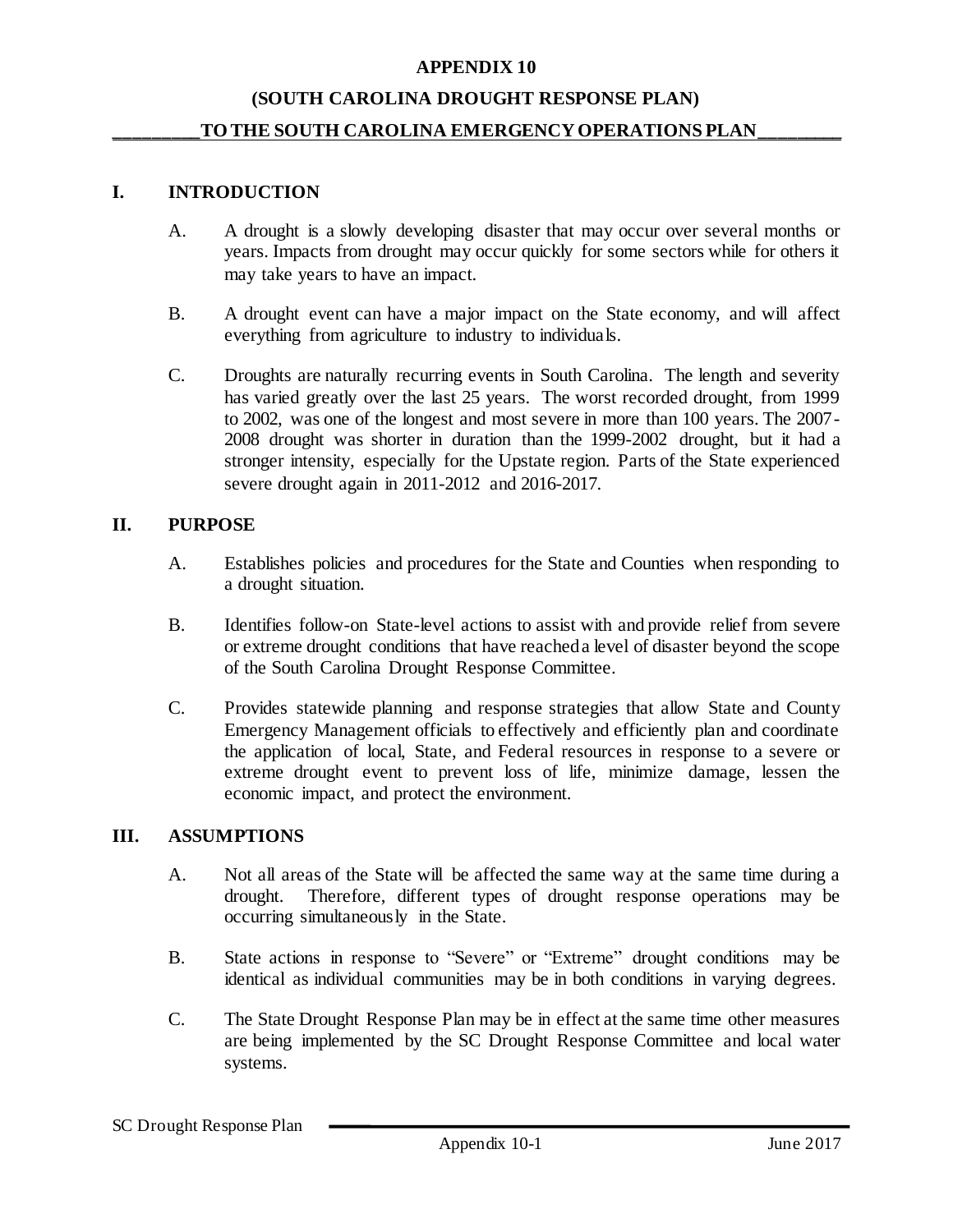#### **(SOUTH CAROLINA DROUGHT RESPONSE PLAN)**

#### TO THE SOUTH CAROLINA EMERGENCY OPERATIONS PLAN\_

- D. Most response measures will require a Declaration of a State of Emergency by the Governor and may include Federal Emergency Management Agency (FEMA) and United States Army Corps of Engineers (USACE) support.
- E. Legislative action may be required to approve coordination and negotiations with surrounding States to coordinate response measures.
- F. A severe or extreme drought condition could trigger implementation of the South Carolina Emergency Operating Plan (SCEOP).
- G. In extreme circumstances, people could be evacuated to water locations instead of water being delivered to them.
- H. The State Emergency Response Team (SERT) activation for a drought response could be a long-term activation lasting for months or even longer.

#### **IV. SITUATION**

- A. For the purposes of this plan "Drought" means a period of diminished precipitation which results in negative impacts upon the hydrology, agriculture, biota, energy, and economy of the State.
- B. Drought conditions are determined by using established means of measuring precipitation, stream flow, soil moisture and well levels. These combined measurements form indices from which the degrees of drought are categorized.
- C. The South Carolina Drought Response Act of 2000 describes four levels of drought conditions:
	- 1. Incipient drought There is a threat of a drought as demonstrated by drought indices.
	- 2. Moderate drought There is an increasing threat of a drought as demonstrated by drought indices.
	- 3. Severe drought A drought that has increased to severe levels as demonstrated by drought indices. This phase must be verified utilizing data, forecasts, and outlooks from various agencies. A drought of this severity normally requires an official declaration by the Department of Natural Resources, and water withdrawals and use restrictions.
	- 4. Extreme drought A drought that has increased to extreme levels as demonstrated by drought indices.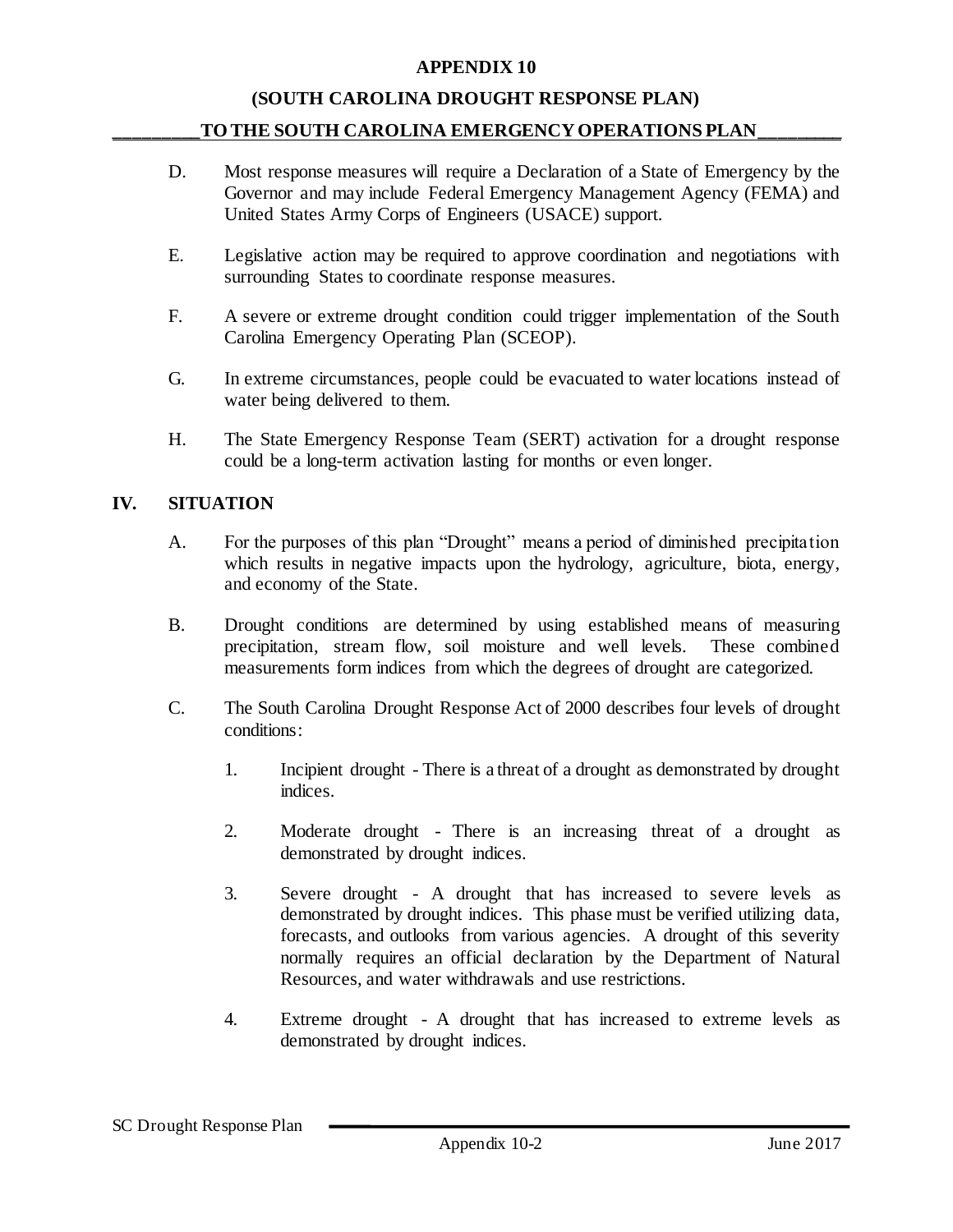## **(SOUTH CAROLINA DROUGHT RESPONSE PLAN) \_\_\_\_\_\_\_\_\_TO THE SOUTH CAROLINA EMERGENCY OPERATIONS PLAN\_\_\_\_\_\_\_\_\_**

### South Carolina Drought Indicators and Drought Alert Phases

|                                                                | <b>Description</b>                                                                                                                                               | <b>Drought Phase</b>                                                                           |                             |                                                                          |                                                            |
|----------------------------------------------------------------|------------------------------------------------------------------------------------------------------------------------------------------------------------------|------------------------------------------------------------------------------------------------|-----------------------------|--------------------------------------------------------------------------|------------------------------------------------------------|
| <b>Indicator</b>                                               |                                                                                                                                                                  | Incipient                                                                                      | <b>Moderate</b>             | <b>Severe</b>                                                            | <b>Extreme</b>                                             |
| <b>Palmer</b><br><b>Drought</b>                                | Depicts prolonged (months,<br>years) abnormal dryness or<br>wetness; incorporates<br><b>Severity Index</b> temperature, precipitation, and<br>soil moisture data | $-0.50$ to $-1.49$                                                                             | $-1.50$ to $-2.99$          | $-3.00$ to $-3.99$                                                       | $\leq -4.00$                                               |
| <b>Crop</b><br><b>Moisture</b><br><b>Index</b>                 | Depicts short-term (up to 4<br>weeks) abnormal dryness or<br>wetness affecting agriculture                                                                       | $0.00$ to $-1.49$                                                                              | $-1.50$ to $-2.99$          | $-3.00$ to $-3.99$                                                       | $\leq -4.00$                                               |
| <b>Standard</b><br>Precipitation<br><b>Index</b>               | Compares observed<br>precipitation amount (from (1-<br>to 24-month periods) with long-<br>term averages for the same<br>period                                   | $0.00$ to $-0.99$                                                                              | $-1.00$ to $-1.49$          | $-1.50$ to $-1.99$                                                       | $\leq$ -2.00                                               |
| Keetch-<br><b>Byram</b><br><b>Drought</b><br><b>Index</b>      | Depicts moisture deficiencies in<br>the upper layers of the soil;<br>used to monitor fire danger                                                                 | 300 to 399                                                                                     | 400 to 499                  | 500 to 699                                                               | $\geq 700$                                                 |
| <b>U.S. Drought</b><br><b>Monitor</b>                          | A weekly product that uses a<br>variety of drought,<br>climatological, hydrological,<br>soil moisture and other<br>indicators and indices as inputs              | D <sub>0</sub>                                                                                 | D1                          | D2                                                                       | $\geq$ D3                                                  |
| <b>Average daily</b><br>streamflow                             | *CW - consecutive weeks                                                                                                                                          | 111%-120% of<br>the minimum<br>flow for $2 \text{ CW}^*$ flow for $2 \text{ CW}^*$             | 101%-110% of<br>the minimum | between the<br>minimum flow<br>and 90% of the<br>minimum for 2<br>$CW^*$ | $\leq$ than 90% of<br>the minimum<br>for $2 \text{ CW}$ *  |
| <b>Ground</b><br>Water, Static<br>water level in<br>an aquifer | **CM – consecutive months                                                                                                                                        | between $11 - 20$ between 1-10 ft<br>ft above trigger<br>level for $2 CM**$ level for $2 CM**$ | above trigger               | between the<br>trigger level and<br>10 ft below for<br>$2 CM**$          | $>$ than 10 ft<br>below the<br>trigger level<br>for 2 CM** |

SC Drought Response Plan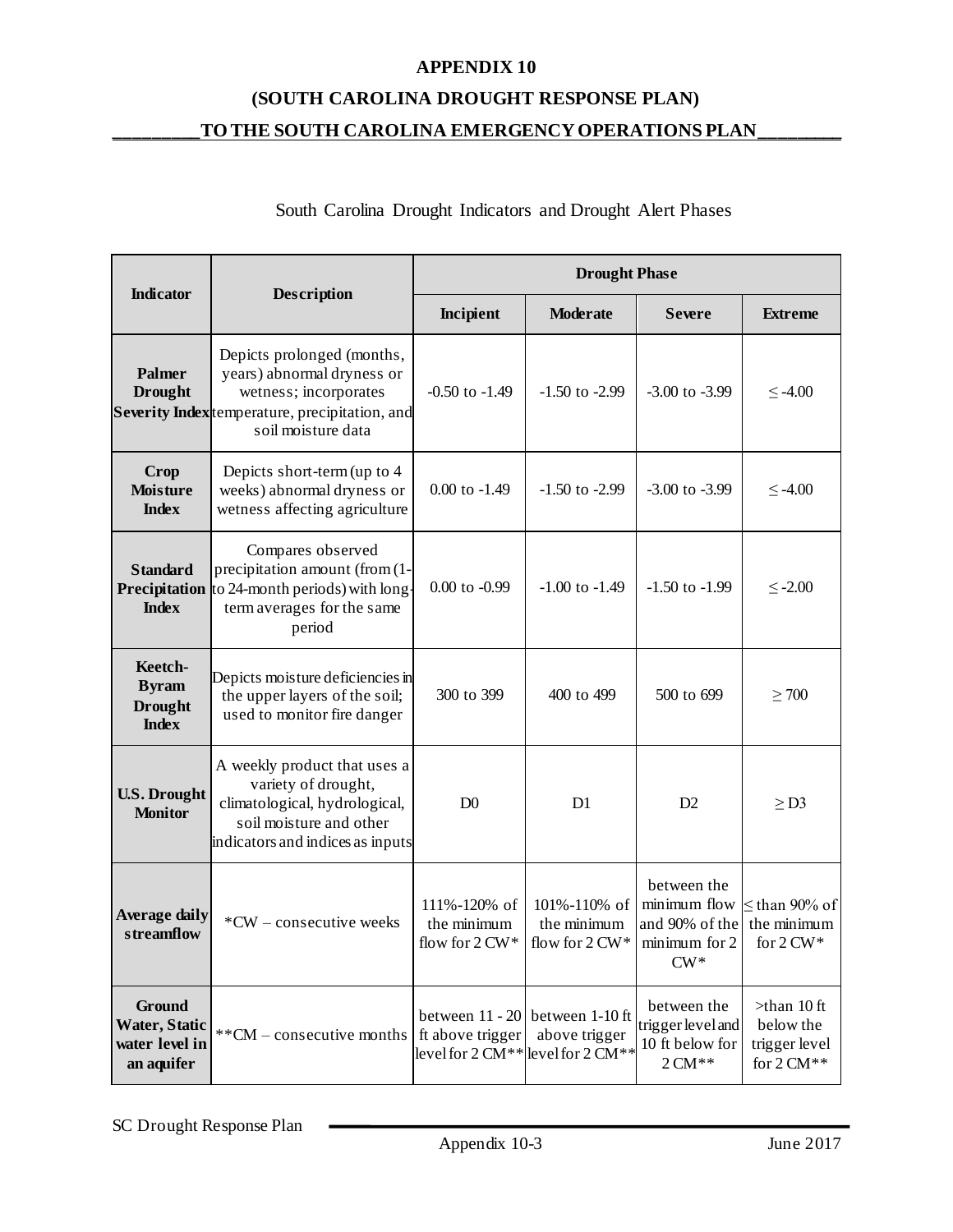#### **(SOUTH CAROLINA DROUGHT RESPONSE PLAN)**

#### TO THE SOUTH CAROLINA EMERGENCY OPERATIONS PLAN

#### **V. CONCEPT OF OPERATIONS**

- A. The South Carolina Drought Response Committee
	- 1. The South Carolina Drought Response Committee is composed of representatives from the SC Department of Natural Resources (SCDNR), SC Department of Environmental Control (DHEC), SC Forestry Commission (SCFC), SC Department of Agriculture (SCDA), South Carolina Emergency Management (SCEMD) and other weather and hydrology experts.
	- 2. The Drought Response Committee is responsible for monitoring the drought conditions in the State, setting the drought level within the State, making recommendations to assist with managing the drought, and supporting the implementation of this plan.
	- 3. The Drought Response Committee shall evaluate drought conditions within Drought Management Areas to determine if a need exists for action beyond the scope of local government. The committee shall consider:
		- Effectiveness of local drought ordinances and plans in protecting and insuring adequate water supplies.
		- Regional impacts of water use on water sources and water users.
		- Short term and extended climatological forecasts.
		- Other relevant information.
	- 4. The Drought Response Committee will consult with representatives of municipalities, counties, commissions of public works, public and private water suppliers, public service districts, power generation facilities, industries, special purpose districts, emergency management agencies, and any other water users in the affected Drought Management Area while evaluating drought conditions and in preparing recommended actions.
	- 5. The Committee is also responsible for evaluating and identifying priorities to support water conservation and mitigation measures for the Drought Management Areas.
- B. Committee Recommendations
	- 1. Upon determination that action in addition to local measures is necessary to ensure adequate supplies of water in Drought Management Areas, the Drought Response Committee shall prepare recommendations to reduce or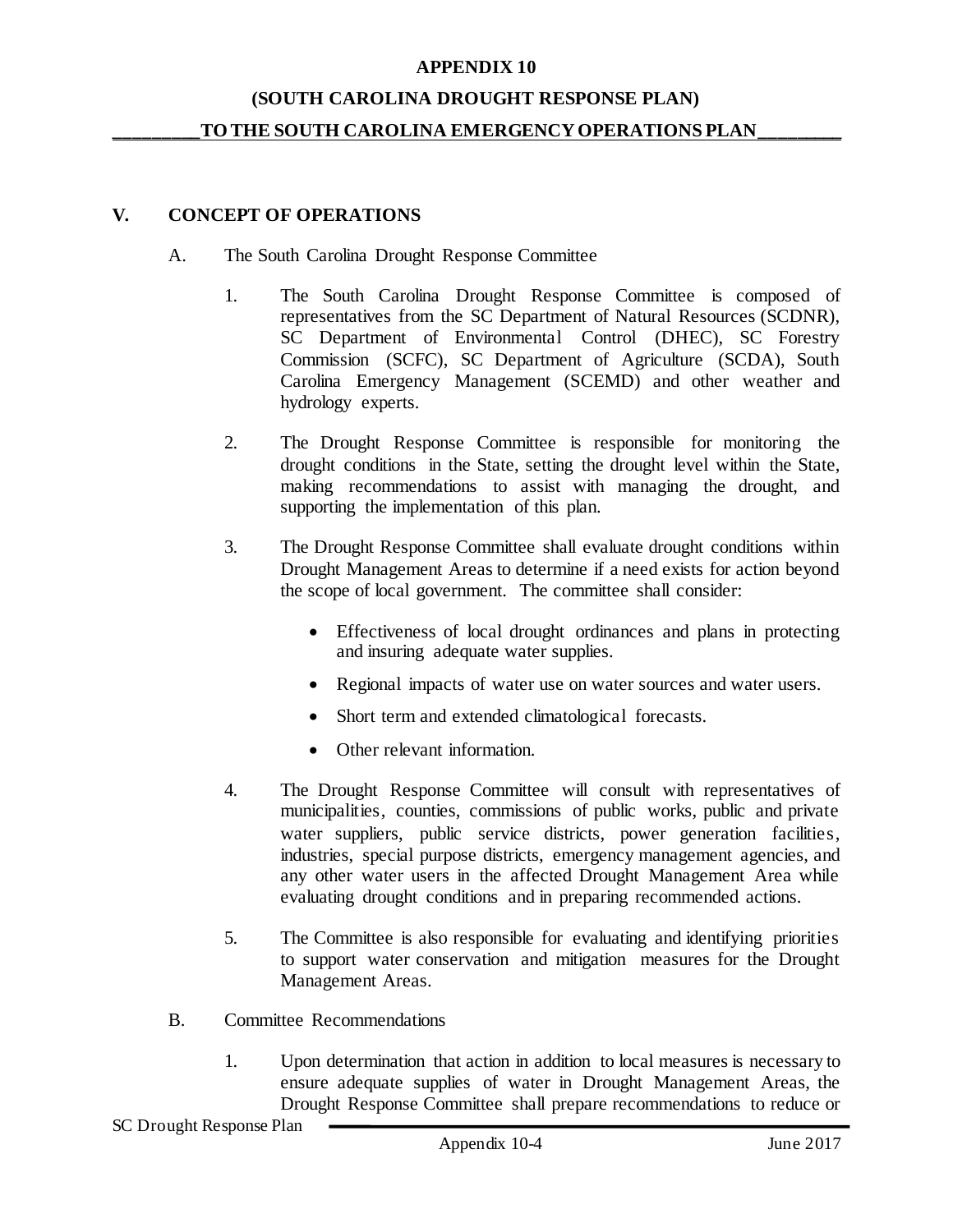# **(SOUTH CAROLINA DROUGHT RESPONSE PLAN)**

#### TO THE SOUTH CAROLINA EMERGENCY OPERATIONS PLAN

alleviate drought impacts and submit the recommendations to the South Carolina Department of Natural Resources for implementation.

- 2. If the recommendations involve the curtailment of water use, the committee shall determine which categories of non-essential water use must be curtailed in accordance with South Carolina Code of Regulations, Chapter 121, Section 11, Paragraph 10 (Curtailment of Water Use during Droughts).
- C. Plan Activation
	- 1. Upon confirmation of an Extreme Drought Alert Phase, the Drought Response Committee may recommend the Governor issue a public statement that an extreme drought situation exists, and appropriate wateruse and withdrawal restrictions be imposed.
	- 2. Should the drought situation continue to deteriorate to the point that the safety, health, or welfare of people or infrastructure within a Drought Management Area is seriously threatened or impacted, the Drought Response Committee will immediately notify the Governor per the South Carolina Code of Regulations, Chapter 121, Section 11, and provide a priority list of recommended actions to alleviate the effects of drought conditions in the affected drought management areas.
	- 3. The Drought Response Committee will also notify SCEMD that drought conditions have progressed to a level that may require the activation of this plan.
	- 4. SCEMD will, upon notification from the Drought Response Committee, conduct a review and based upon the findings activate this plan, if appropriate.
	- 5. Activation of this plan will be based upon pre-identified events that may affect a community's ability to provide for the safety of its citizens due to low or lack of water. These events include:
		- Communities have initiated water restrictions or rationing.
		- Community water supplies are continuing to be depleted to the level of exhaustion.
		- Local utility companies have begun shutting down power generation plants.
		- The requirement of firefighting resources beyond the capabilities of the SC State Forestry Commission and implementing the Fire Fighter Mobilization plans or the Southeastern Forest Fire Compact.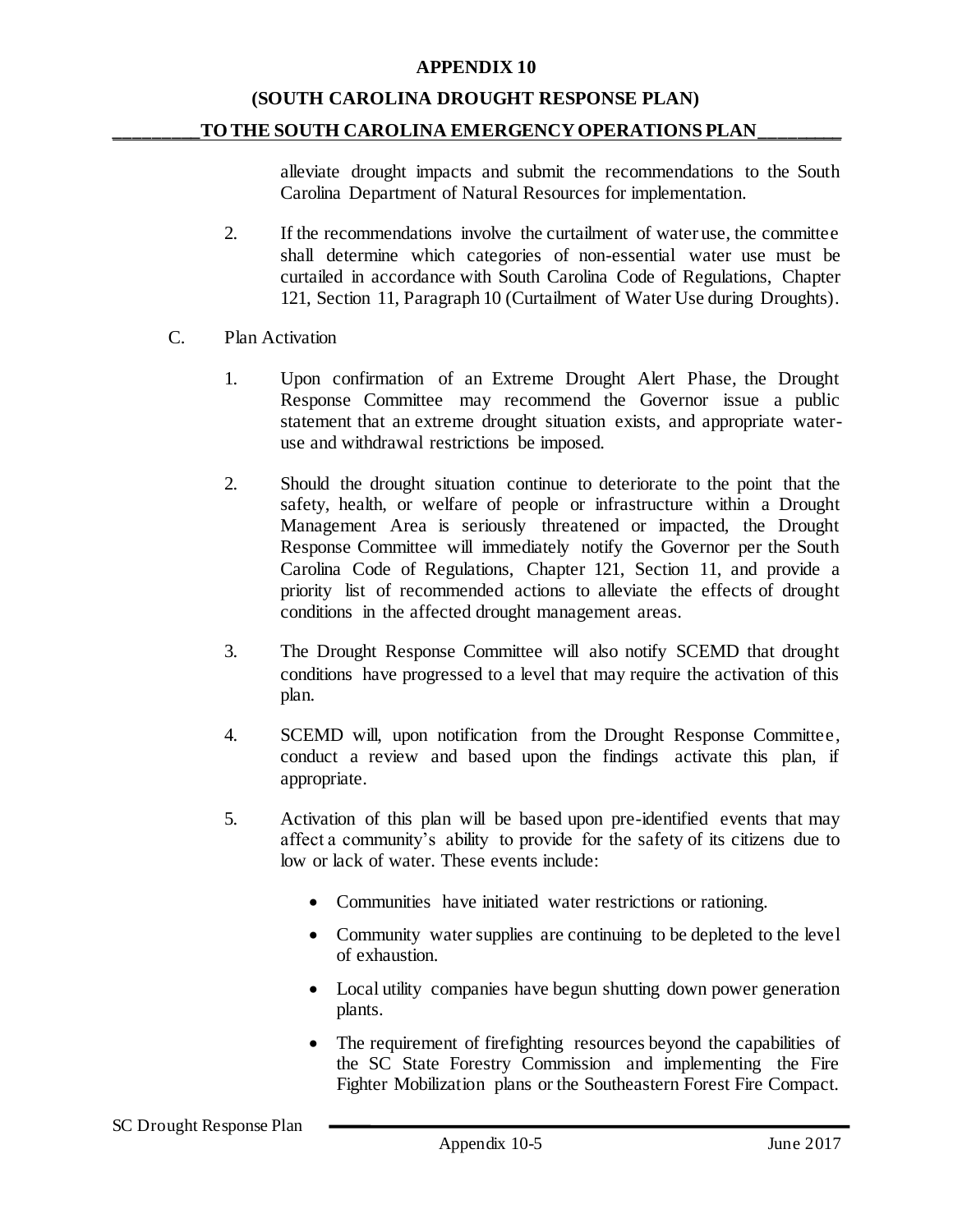### **(SOUTH CAROLINA DROUGHT RESPONSE PLAN)** TO THE SOUTH CAROLINA EMERGENCY OPERATIONS PLAN

- The Drought Response Committee recommends plan activation.
- 6. The activation of this plan may trigger an activation of the State Emergency Operations Center (SEOC) and State Emergency Response Team (SERT). The SEOC may initially activate at an elevated OPCON level, with a limited activation staffed by SCEMD personnel, key SERT agencies and Emergency Support Functions (ESF) as required.
	- a. Upon activation, the SERT will develop a Drought Emergency Executive Order for the Governor's signature [See Attachment A (Draft Governor Executive Order)].
	- b. The SERT, in coordination with the Drought Response Committee, will work with local Emergency Management Directors and local water suppliers to develop appropriate response and recovery measures.
	- c. The measures could include but are not limited to:
		- Activation of Points of Distribution (POD) within a community to assist with the distribution of donated or purchased water.
		- Coordination with DHEC, FEMA, and the USACE to assist with drilling of new water wells, desalinization, purification, or other related projects.
		- Providing temporary sheltering for citizens without access to water.
		- Providing relief assistance to communities and individuals affected by the drought.
- D. Actions available to the State to assist communities under this plan may apply under either severe or extreme drought conditions.
- E. Drought Management Areas
	- 1. For the purpose of implementing this plan, the State will use four Drought Management Areas. These areas are West, Central, Northeast, and Southern.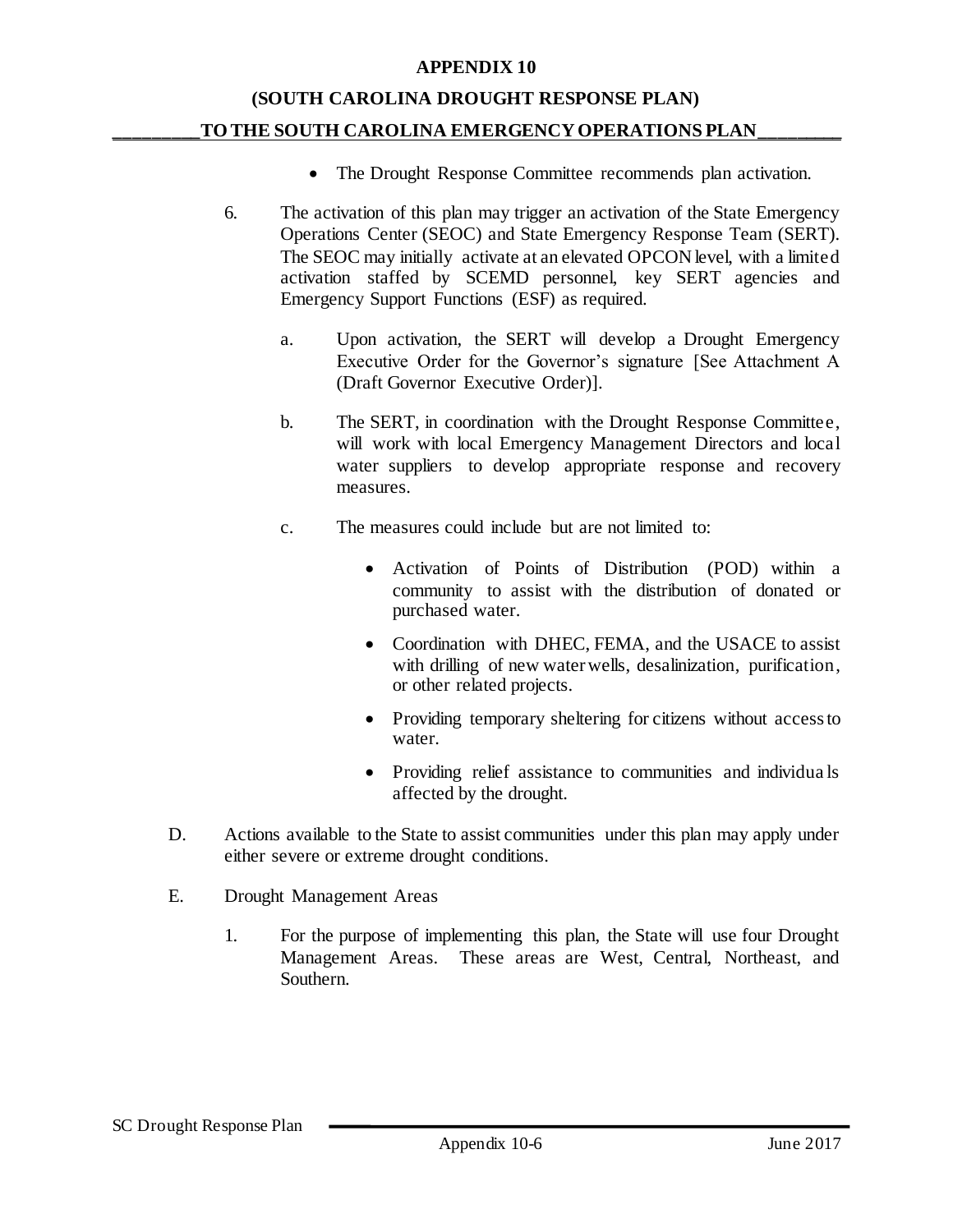#### **(SOUTH CAROLINA DROUGHT RESPONSE PLAN)**

### **\_\_\_\_\_\_\_\_\_TO THE SOUTH CAROLINA EMERGENCY OPERATIONS PLAN\_\_\_\_\_\_\_\_\_**

| <b>DROUGHT</b><br><b>MANAGEMENT</b><br><b>AREA</b> | <b>COUNTIES</b> |                  |                 |  |
|----------------------------------------------------|-----------------|------------------|-----------------|--|
|                                                    | Oconee          | <b>McCormick</b> | Hampton         |  |
|                                                    | Pickens         | Edgefield        | Jasper          |  |
| West                                               | Anderson        | Aiken            | <b>Beaufort</b> |  |
|                                                    | Abbeville       | Barnwell         |                 |  |
|                                                    |                 | Allendale        |                 |  |
|                                                    | Greenville      | Chester          | Richland        |  |
|                                                    | Greenwood       | Greenwood        | Sumter          |  |
|                                                    | Spartanburg     | Newberry         | Calhoun         |  |
| Central                                            | Cherokee        | Fairfield        | Clarendon       |  |
|                                                    | York            | Saluda           | Williamsburg    |  |
|                                                    | Laurens         | Lexington        | Georgetown      |  |
|                                                    | Union           |                  |                 |  |
|                                                    | Chesterfield    | Dillon           | Lancaster       |  |
| Northeast                                          | Marlboro        | Marion           | Kershaw         |  |
|                                                    | Darlington      | Horry            | Lee             |  |
|                                                    | Florence        |                  |                 |  |
| Southern                                           | Orangeburg      | Colleton         | Charleston      |  |
|                                                    | Bamberg         | Dorchester       | Berkeley        |  |

All response, and declaration of drought alert phases, within the four management areas will be based upon the indicators listed in Section IV.C. These indicators can be verified by other means, including, but not limited to other indices; water supply and demand; stream flow data; rainfall records; agricultural and forestry conditions; and general historical climatological data. This will allow equal implementation of response measures across local and city jurisdictions.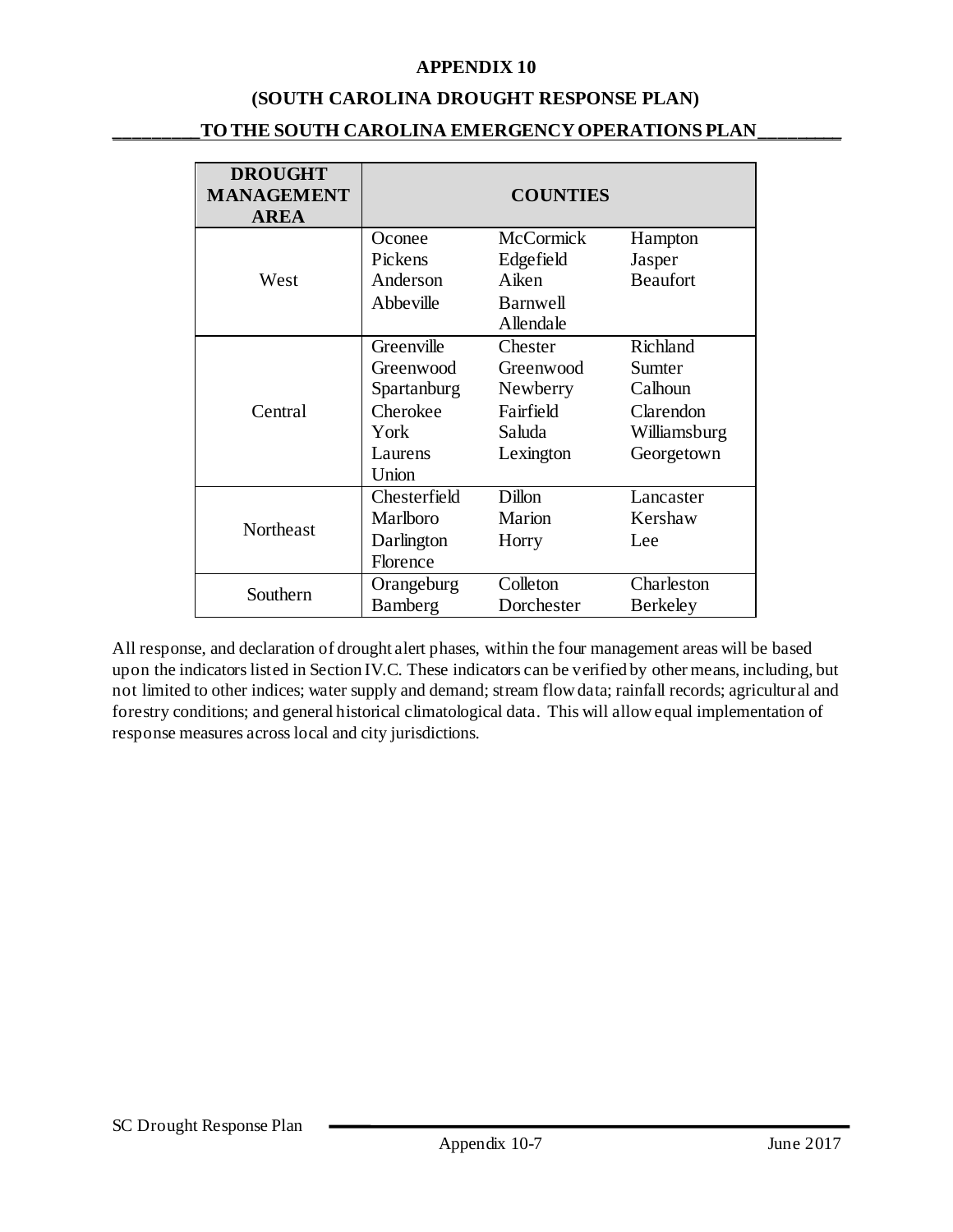# **(SOUTH CAROLINA DROUGHT RESPONSE PLAN) \_\_\_\_\_\_\_\_\_TO THE SOUTH CAROLINA EMERGENCY OPERATIONS PLAN\_\_\_\_\_\_\_\_\_**





- F. Actions by Phase
	- 1. Preparedness
		- a. Once the Drought Response Committee categorizes counties in the State in a "Severe" or "Extreme" drought condition, the Committee may request that the ESF-15 (Public Information) in conjunction with the DNR PIO initiate a statewide Public Information media campaign to minimize the fear and potential misunderstanding citizens would be experiencing and to develop and improve the public understanding of a drought and its impact.
		- b. Drought Response Committee
			- (1) The Drought Response Committee will monitor the drought conditions and advise SCEMD of any changes.
			- (2) The Committee will provide updates on the number of communities implementing conservation measures (voluntary and involuntary).
			- (3) The Committee will incorporate current State and Federal research programs into plans for drought response and mitigation.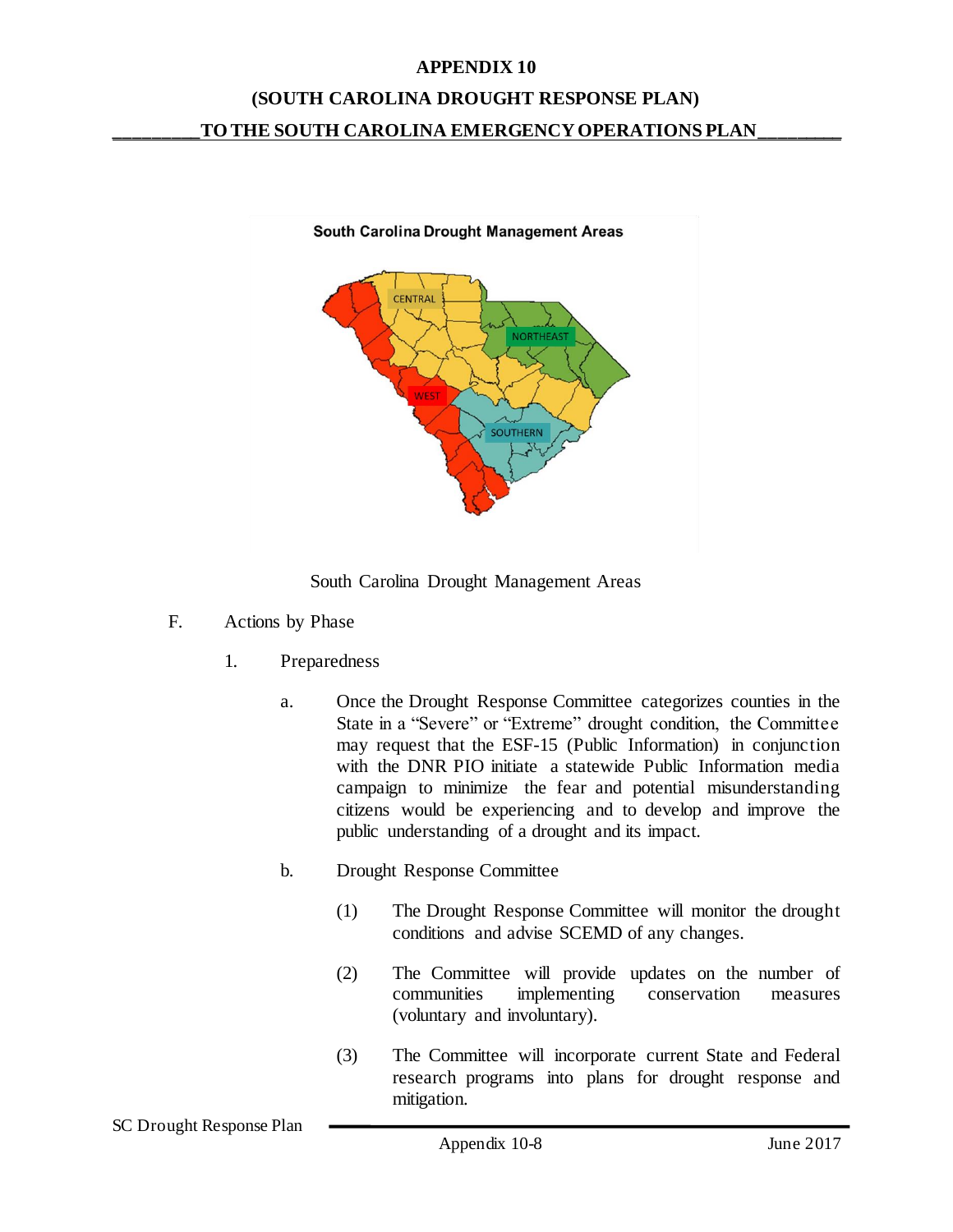### **(SOUTH CAROLINA DROUGHT RESPONSE PLAN)** TO THE SOUTH CAROLINA EMERGENCY OPERATIONS PLAN\_

- (4) SCEMD will work with the Drought Response Committee to develop a statewide drought mitigation plan.
- c. State Agencies
	- (1) When directed by the Governor, each State agency will develop a list of actions to conserve internal water usage by 10%. Examples include stop watering of landscape and not washing agency cars.
	- (2) All State agencies will develop and refine drought response measures that they can implement. This would include, for example, developing and recommending changes to current drought legislation, relief support, and tracking impacts.

#### 2. Response

- a. Governor
	- (1) May declare a State of Emergency or a Drought Emergency by Executive Order.
	- (2) May also issue emergency regulations to require the curtailment of water withdrawals or to allocate water on an equitable basis.
	- (3) May seek a Federal Disaster Declaration in order to receive Federal resources.
- b. ESF 15 (Public Information)
	- (1) Issue weekly press releases providing updates on the drought status and actions being taken.
	- (2) Provide information on relief programs available from both the State and Federal level.

### c. SCEMD

(1) In coordination with the Drought Response Committee, advise the Governor regarding the necessity of authorizing the SC Department of Transportation (SCDOT) to grant temporary overweight/overwidth exemptions to carriers transporting essential emergency relief supplies into and through South Carolina in order to support disaster response and recovery.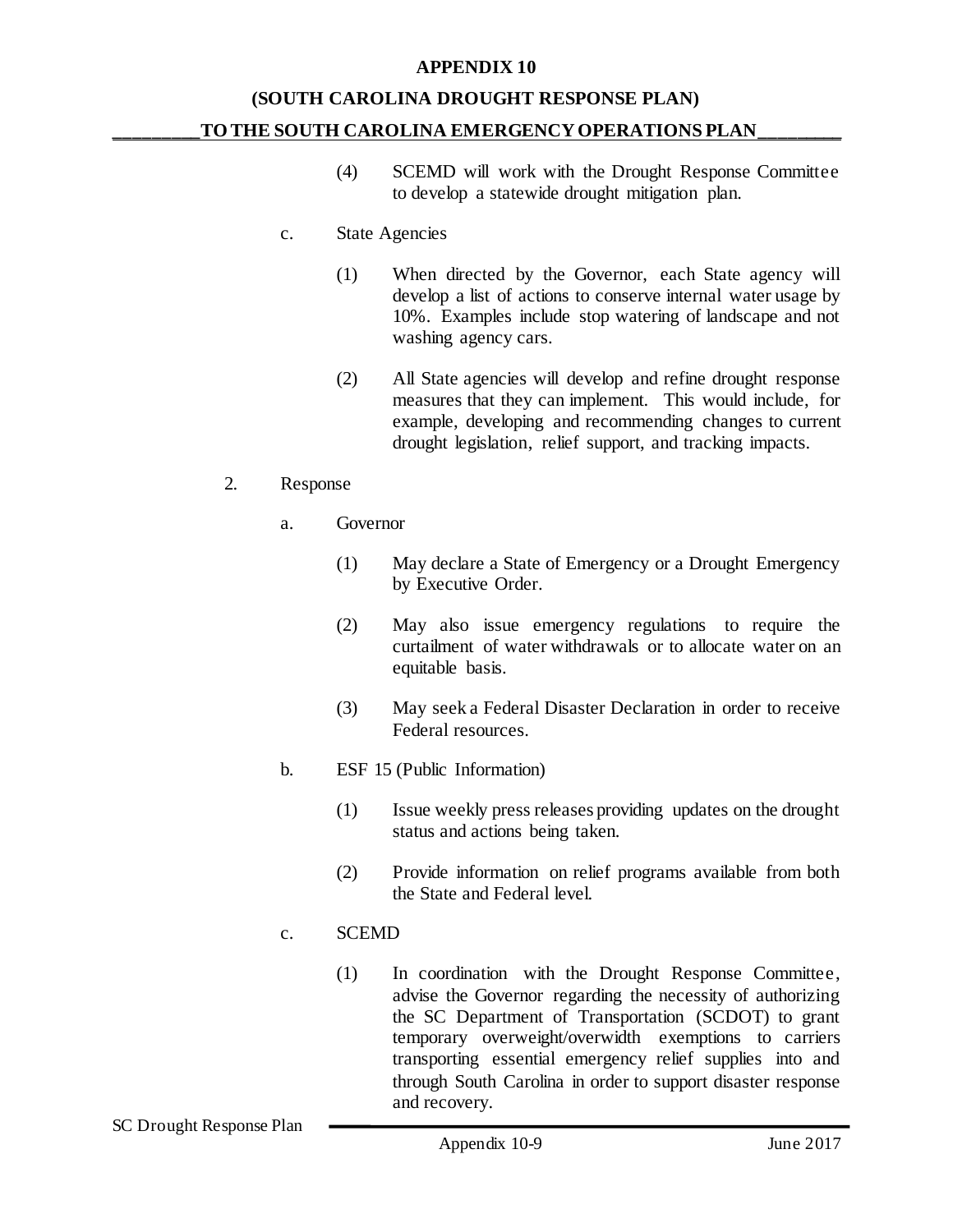## **(SOUTH CAROLINA DROUGHT RESPONSE PLAN)** TO THE SOUTH CAROLINA EMERGENCY OPERATIONS PLAN

- (2) For impacted communities, provide access to State and Federal assistance programs in dealing with a drought emergency.
- d. The SERT will develop response plans based upon the situation. Some of the remediation could include hauling water, drilling new wells, providing temporary hook ups to other water systems, and coordinating rationing operations.
- 3. Recovery
	- a. Continue drought response activities and monitoring of the drought indicators.
	- b. Assist with implementation of State and Federal relief programs.
	- c. Seek Federal disaster declarations for both Individual and Public Assistance funding.
- 4. Mitigation
	- a. Develop programs and projects to improve water storage and collection capability within the State.
	- b. Continue to develop interoperability between different water systems and river basins.
	- c. Develop and implement long term conservation measures to reduce water usage as the population continues to grow.
	- d. Coordinate with surrounding States to develop a Regional Drought Mitigation Plan.
	- e. Develop and implement permanent solutions to alleviate water shortage issues.
	- f. Encourage the development of drought mitigation plans for industry and municipal public works departments.
	- g. Establish a groundwater well monitoring system to assess hydrologic changes and monitor drought conditions as recommended by the State Water Plan.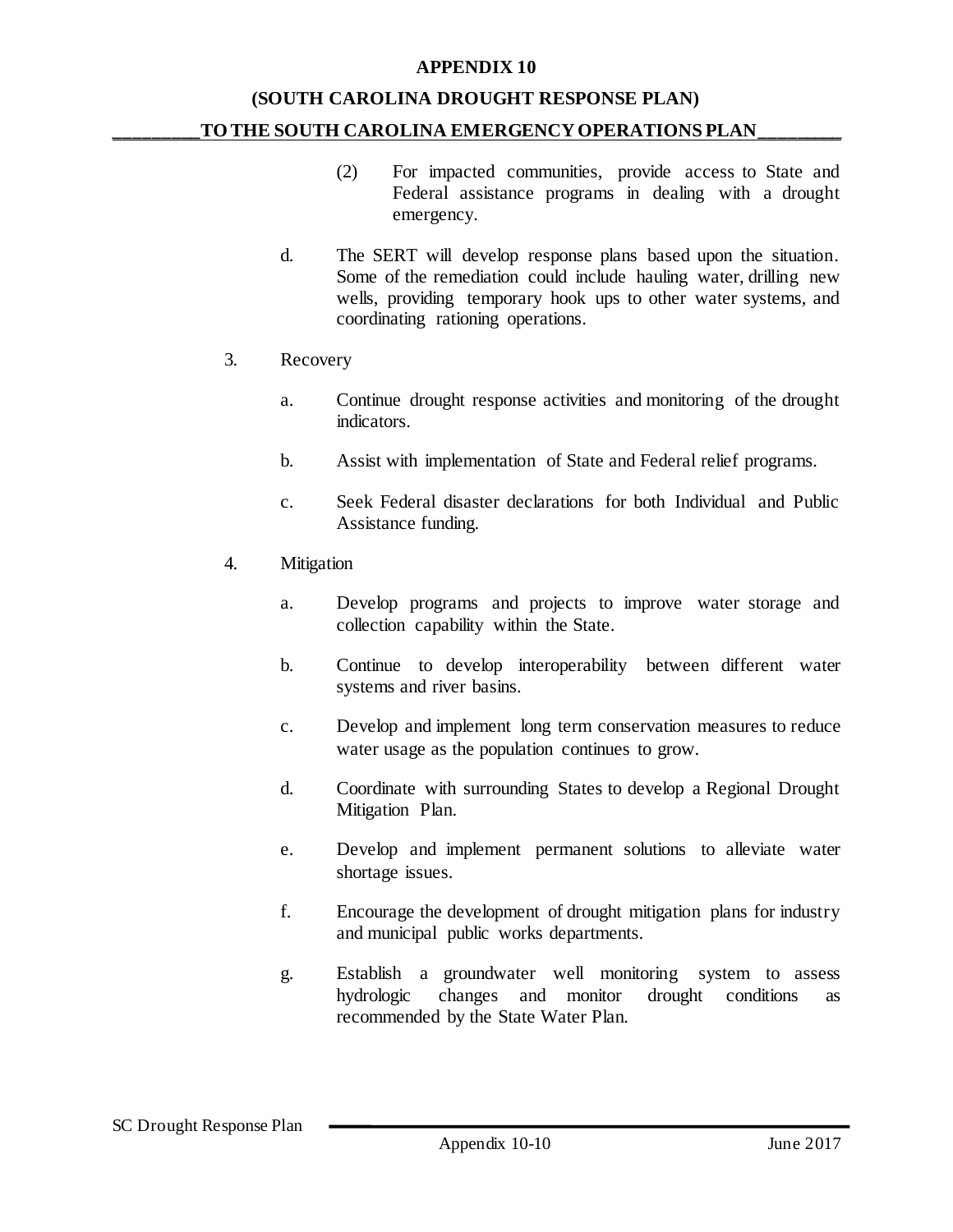#### **(SOUTH CAROLINA DROUGHT RESPONSE PLAN)**

#### TO THE SOUTH CAROLINA EMERGENCY OPERATIONS PLAN

#### **VI. RESPONSIBILITIES**

- A. General
	- 1. Upon notification of activation of this plan, all State agencies involved in drought response will provide representatives to staff the SEOC.
	- 2. Agencies represented on the Drought Response Committee will provide members to the SCEMD Drought Response Working Group.
- B. South Carolina Emergency Management Division
	- 1. Coordinate and direct restoration and recovery operations when local government resources are exhausted.
	- 2. Establish a working group to develop response, recovery, and mitigation plans in response to severe or extreme drought conditions within the State.
	- 3. Develop and initiate a statewide public information campaign as requested by the Drought Response Committee.
	- 4. In coordination with Drought Response Committee, issue weekly press releases providing updates on the drought status and actions being taken.
	- 5. Provide impacted populations access to State and Federal assistance programs in dealing with a drought emergency.
	- 6. Review and update this plan annually.
- C. SC Department of Natural Resources, State Climatology Office
	- 1. Provide the Drought Response Committee notification of the onset of each Drought Alert Phase in Drought Management Areas.
	- 2. Continue to evaluate information from various sources and provide updates on the State drought assessment.
	- 3. In coordination with the DHEC, develop a state-wide groundwater well monitoring system to assess well water levels.
	- 4. Evaluate climate outlooks and forecasts to provide information regarding future conditions for the State.
	- 5. Continue to work with the Drought Response Committee to develop and promote conservation and mitigation programs at the local level across the State.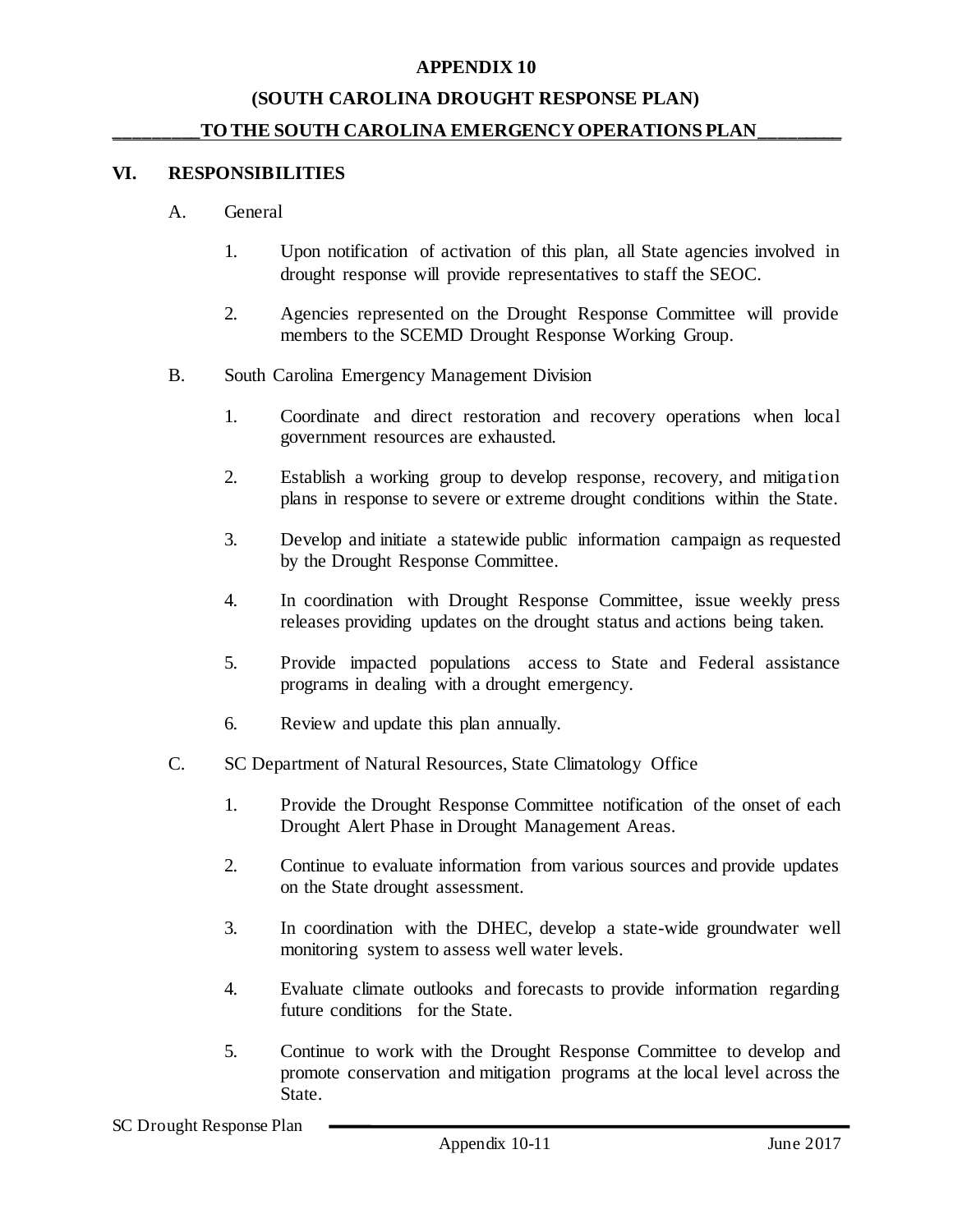#### **(SOUTH CAROLINA DROUGHT RESPONSE PLAN)**

#### **\_\_\_\_\_\_\_\_\_TO THE SOUTH CAROLINA EMERGENCY OPERATIONS PLAN\_\_\_\_\_\_\_\_\_**

- 6. Assist in drafting the Governor's Executive Order.
- D. SC Forestry Commission
	- 1. Provide SCEMD a daily update once the 100 wildfires/day threshold has been reached, and the Fire Fighter Mobilization plan or the Southeastern Forest Fire Compact has been activated.
	- 2. Upon activation of this plan, be prepared to deploy one or more Incident Management Teams to support drought response activities.
- E. SC Department of Commerce
	- 1. Compile economic loss data from impacted areas of the State by either sector or region.
	- 2. Where possible, compile the loss of sales tax revenues, increase in unemployment, and decreases in tourism levels or lodging receipts to aid in Federal Disaster Declaration determinations.
	- 3. Identify major commercial and industrial problem areas.
- F. SC Department of Health and Environmental Control
	- 1. Work with the Drought Response Committee to ease or waive well drilling permit restrictions, as necessary, to support mitigation plans.
	- 2. Assist SCDNR in their development of a statewide groundwater well monitoring system.
	- 3. Maintain records including locations of public water supply facilities.
- G. Clemson University Cooperative Extension Agency and SC Department of **Agriculture** 
	- 1. Compile agricultural loss data from impacted areas of the State by either sector or region.
	- 2. Develop and maintain plans to assist in:
		- Feeding & watering or evacuating large farm animals
		- Poultry water usage for drinking and evaporative cooling
		- Dairy industry water needs for sanitation
		- Swine industry drinking water and waste management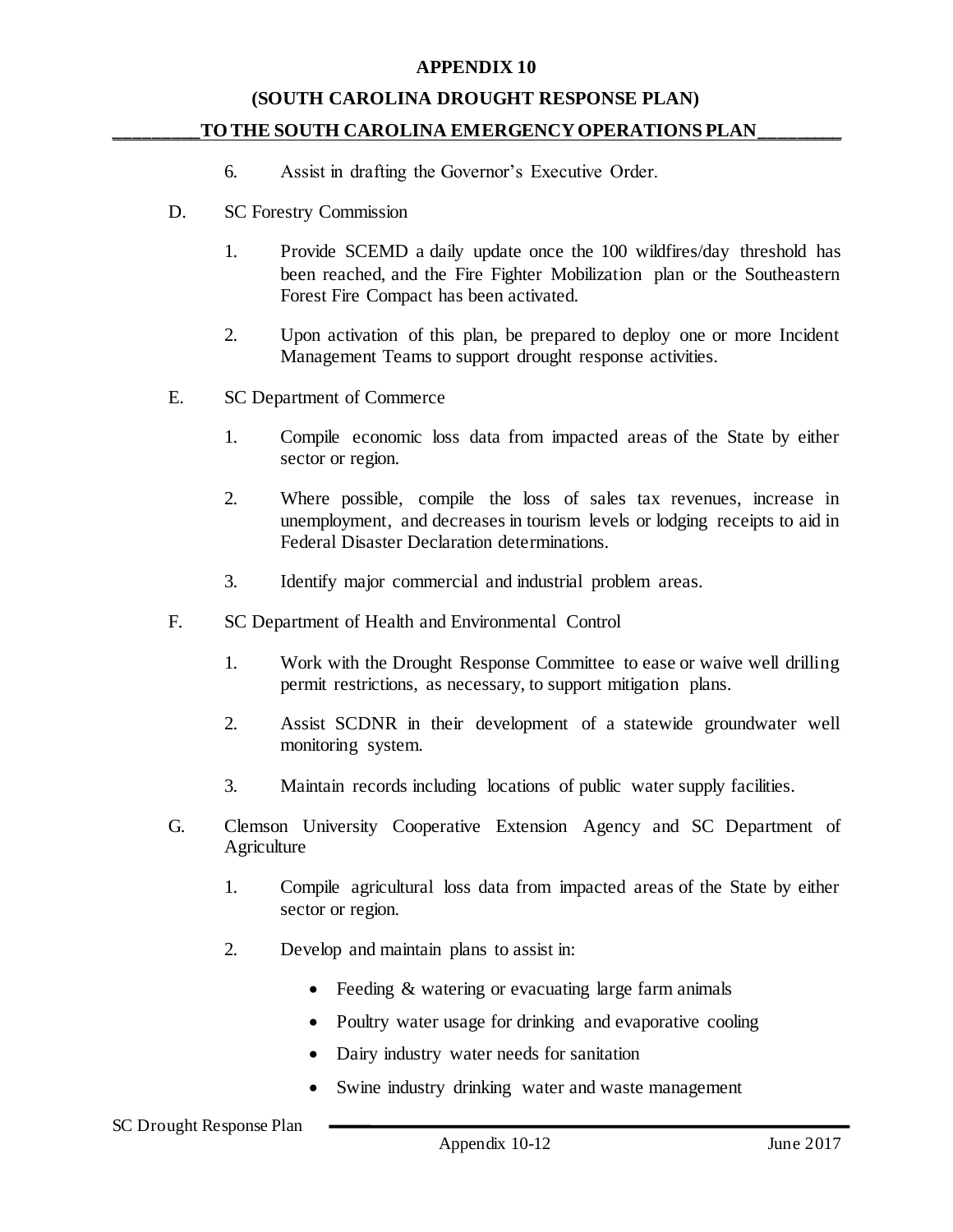#### **(SOUTH CAROLINA DROUGHT RESPONSE PLAN)**

#### TO THE SOUTH CAROLINA EMERGENCY OPERATIONS PLAN\_

- H. SC Office of Regulatory Staff
	- 1. Monitor the nuclear power producing and hydro-electric facilities power production and report any loss of capability due to lack of water.
	- 2. Assist in gathering economic loss information from the energy producing sector in the State.
- I. South Carolina National Guard
	- 1. Develop plans to support water hauling operations to include providing security.
	- 2. Upon activation of the SERT, provide an equipment list of water transport equipment and water purification equipment available within the state.
	- 3. Develop plans to assist in the evacuation of citizens from drought stricken areas to temporary shelter locations within the State.

#### **VII. FEDERAL**

- A. Federal Emergency Management Agency. FEMA's drought response capability is limited to actions under the authority of a Stafford Act Presidential Disaster Declaration.
- B. US Army Corps of Engineers
	- 1. Upon a request from the Governor, USACE may provide the following programs to assist with drought relief:
		- a. The Emergency Well Construction and Water Transport Program
			- (1) Provides for the construction of wells and/or the transport of water to farmers, ranchers, and political subdivisions that are drought distressed.
			- (2) USACE will transport the water at no cost; however, the cost of the water is the responsibility of the requesting organization.
			- (3) USACE will also contract drilling of new wells, but the requesting jurisdiction must pay for the services.
		- b. Other programs available include selling of USACE's reservoirs of surplus water and planning assistance in the development of a state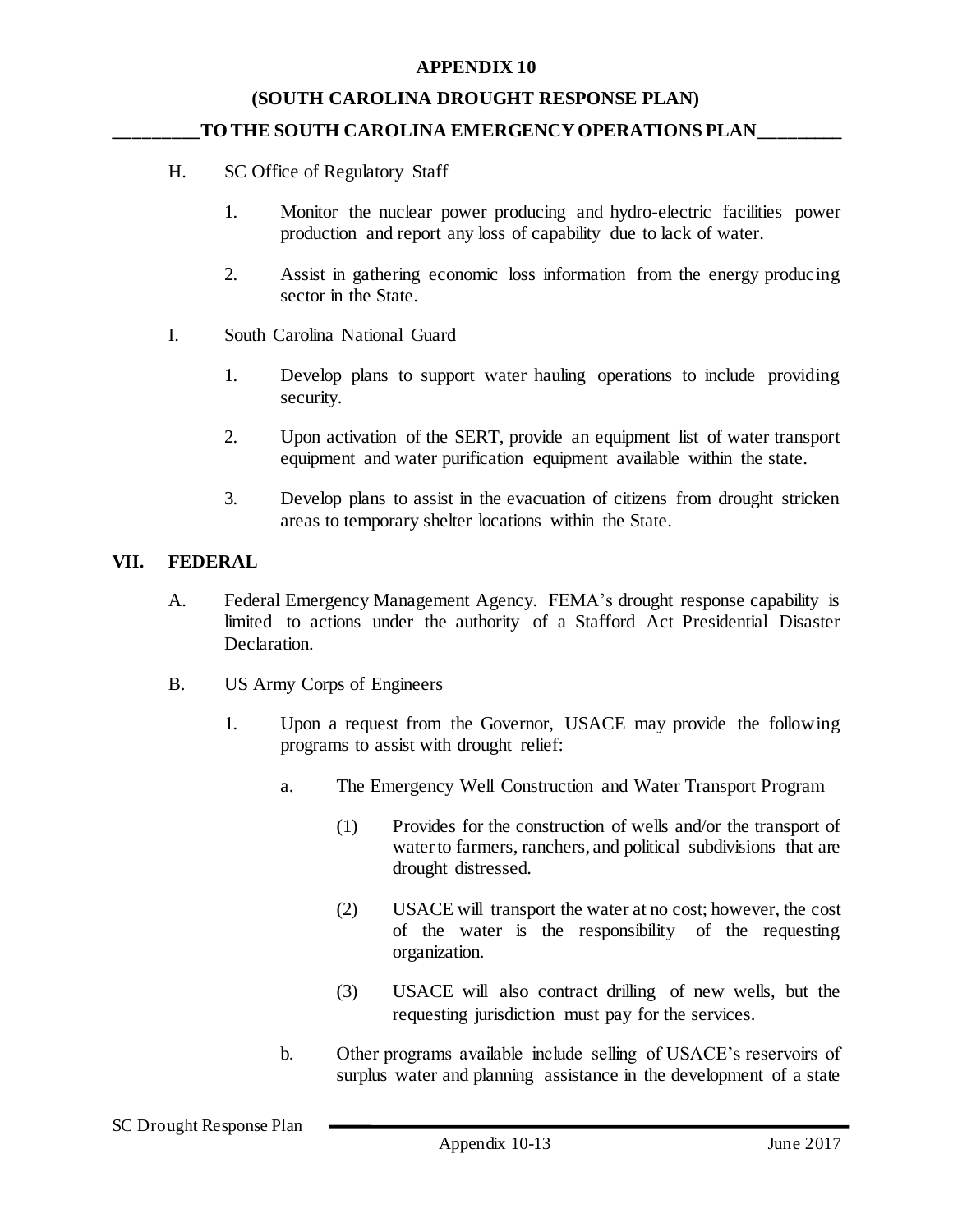#### **(SOUTH CAROLINA DROUGHT RESPONSE PLAN)**

#### TO THE SOUTH CAROLINA EMERGENCY OPERATIONS PLAN

drought contingency plan. The planning assistance is a 50-50 cost share program.

- 2. USACE cannot provide water for livestock, irrigation, or commercial/industrial processing.
- 3. Additional USACE assistance is outlined in Attachment B (Programs Available to Support Drought Response)
- C. National Oceanic and Atmospheric Administration (NOAA)
	- 1. Drought monitoring
		- a. The U.S. Drought Monitor is a weekly map of drought conditions that is produced jointly by the National Oceanic and Atmospheric Administration, the U.S. Department of Agriculture, and the National Drought Mitigation Center (NDMC) at the University of Nebraska-Lincoln. The following organizations collaborate to produce the U.S. Drought Monitor which provides national and state drought status reports:
			- [Joint Agricultural Weather Facility](http://www.usda.gov/oce/weather/index.htm) [\(U.S. Department of](http://www.usda.gov/)  [Agriculture\)](http://www.usda.gov/)
			- [Climate Prediction Center](http://www.cpc.ncep.noaa.gov/) (NOAA)
			- Local National Weather Service Offices and River Forecast Centers (NOAA)
			- National Centers for Environmental Information (NOAA)
			- [U.S. Geological](http://www.usgs.gov/) Survey [\(U.S. Department of Interior\)](http://www.doi.gov/)
			- [National Water and Climate Center](http://www.wcc.nrcs.usda.gov/) (USDA/Natural [Resource Conservation Service\)](http://www.nrcs.usda.gov/)
			- [Regional Climate Centers](http://www.ncdc.noaa.gov/regionalclimatecenters.html) and State Climatologists
		- b. NOAA produces Short-and Long-Term Drought Indicator Blends to depict nationwide drought conditions.
	- 2. Climate forecasts and outlooks
		- a. The NOAA Climate Prediction Center issues several drought, precipitation, temperature, and climate outlook products.
			- U.S. Monthly Drought Outlook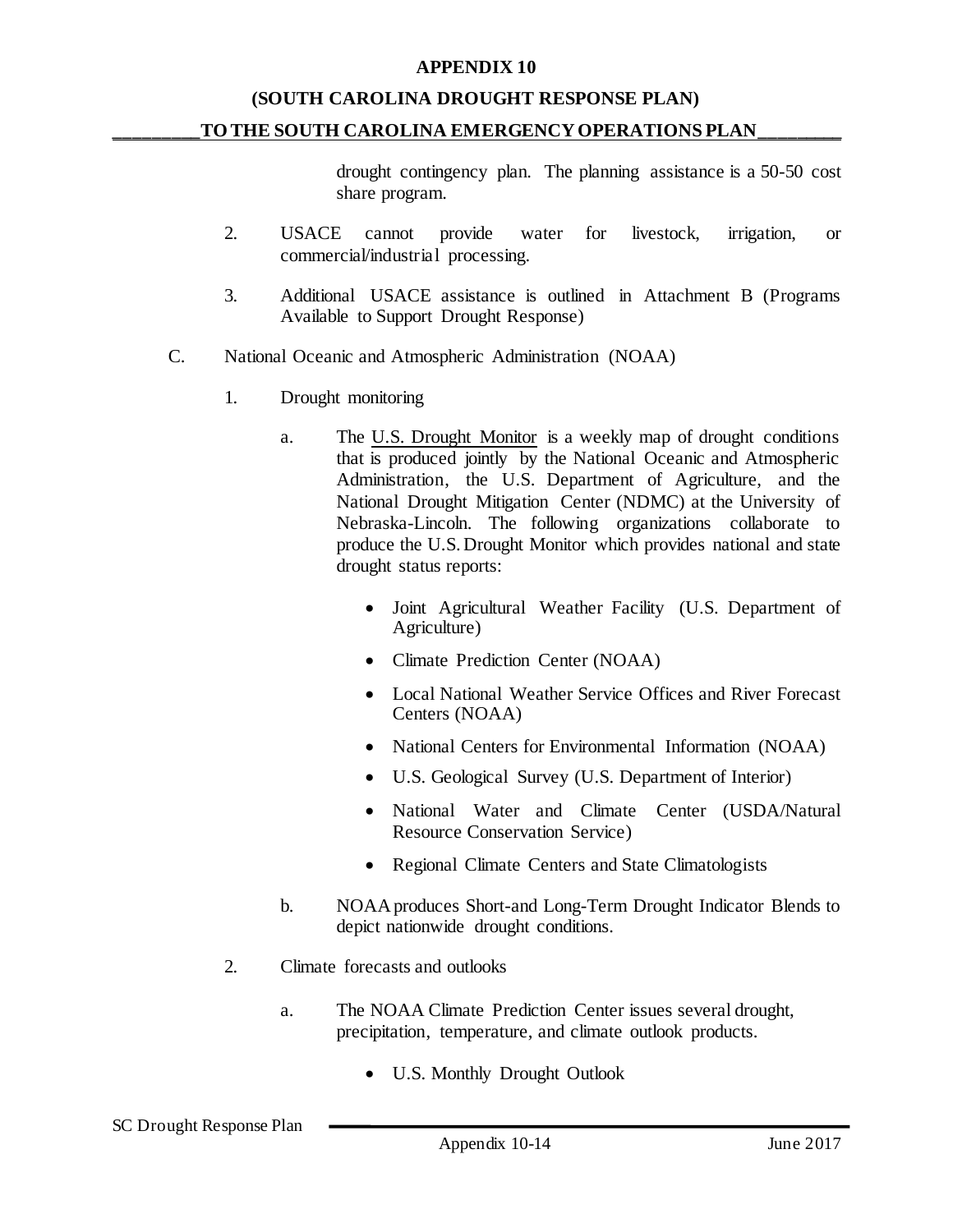## **(SOUTH CAROLINA DROUGHT RESPONSE PLAN) \_\_\_\_\_\_\_\_\_TO THE SOUTH CAROLINA EMERGENCY OPERATIONS PLAN\_\_\_\_\_\_\_\_\_**

- U.S. Seasonal Drought Outlook
- U.S. Hazards Outlook
- Precipitation and temperature outlooks (3-7 days, 6-10 days,  $8-14$  days, 1 month,  $\overline{3}$  months)
- $\bullet$
- D. Small Business Administration (SBA) and the United States Department of Agriculture (USDA)

Upon declaration of an agriculture disaster by the Secretary of Agriculture, both agencies can provide drought assistance in the form of disaster relief loans for farmers and small business owners [See Attachment B (Programs Available to Support Drought Response)].

#### **VIII. ATTACHMENTS**

- A Draft Governor Executive Order
- B Programs Available to Support Drought Response
- C Sample Press Releases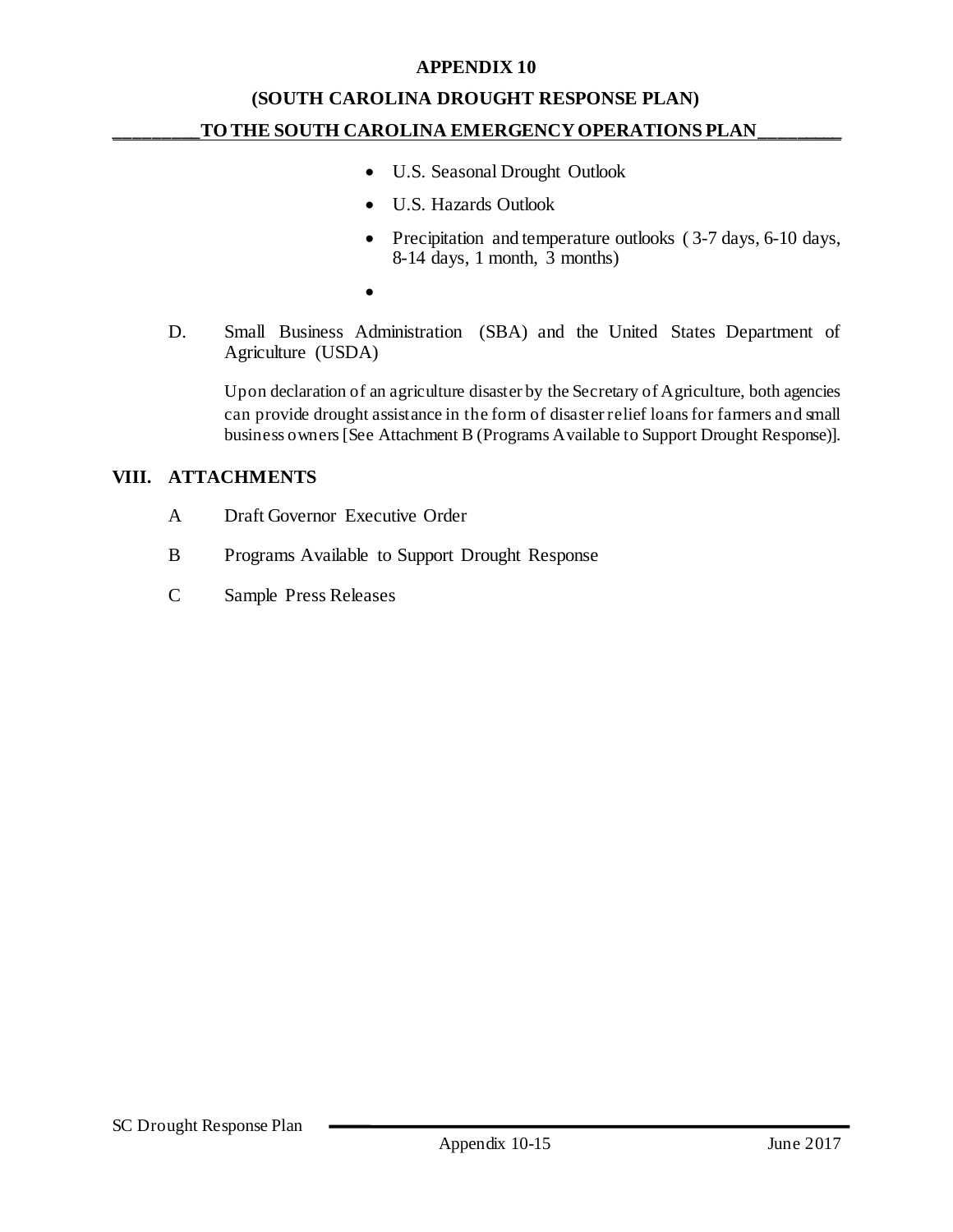# **STATE OF SOUTH CAROLINA**

### **EXECUTIVE DEPARTMENT**



### **OFFICE OF THE GOVERNOR**

EXECUTIVE ORDER NO. \_\_\_

\_\_\_\_\_\_\_\_\_\_\_\_\_\_\_\_\_\_\_\_\_\_\_\_\_\_\_\_\_.

**WHEREAS**, the Drought Response Committee has determined that the following Counties of the State of South Carolina are presently in an extreme drought condition and vulnerable to the effects of such a drought to the extent that the loss of life and property are imminent. The affected Counties are

**WHEREAS**, I have been advised that the drought is not expected to abate in the immediate future and represents a threat to the safety, security, welfare and property of citizens and transients living in South Carolina.

**THEREFORE**, by virtue of the power and authority vested in me as Governor, pursuant to the Constitution and Statutes of the State of South Carolina, I hereby declare that a State of Emergency exists in South Carolina. I direct that the South Carolina Emergency Operations Plan be placed into effect.

I direct that all prudent preparations be taken at the individual, local, and state levels.

I hereby place specified units and/or personnel of the South Carolina National Guard on State Active Duty pursuant to my authority under Section 25-1-1840 of the South Carolina Code of Laws, and I will do so by directing the Adjutant General to issue supplemental orders. I further order the utilization of the South Carolina National Guard's personnel with appropriate equipment, at the discretion of the Adjutant General and in coordination with the Director of the South Carolina Emergency Management Division, to take necessary and prudent actions to assist the citizens of this state.

SC Drought Response Plan I further order that all licensing and registration requirements regarding private security personnel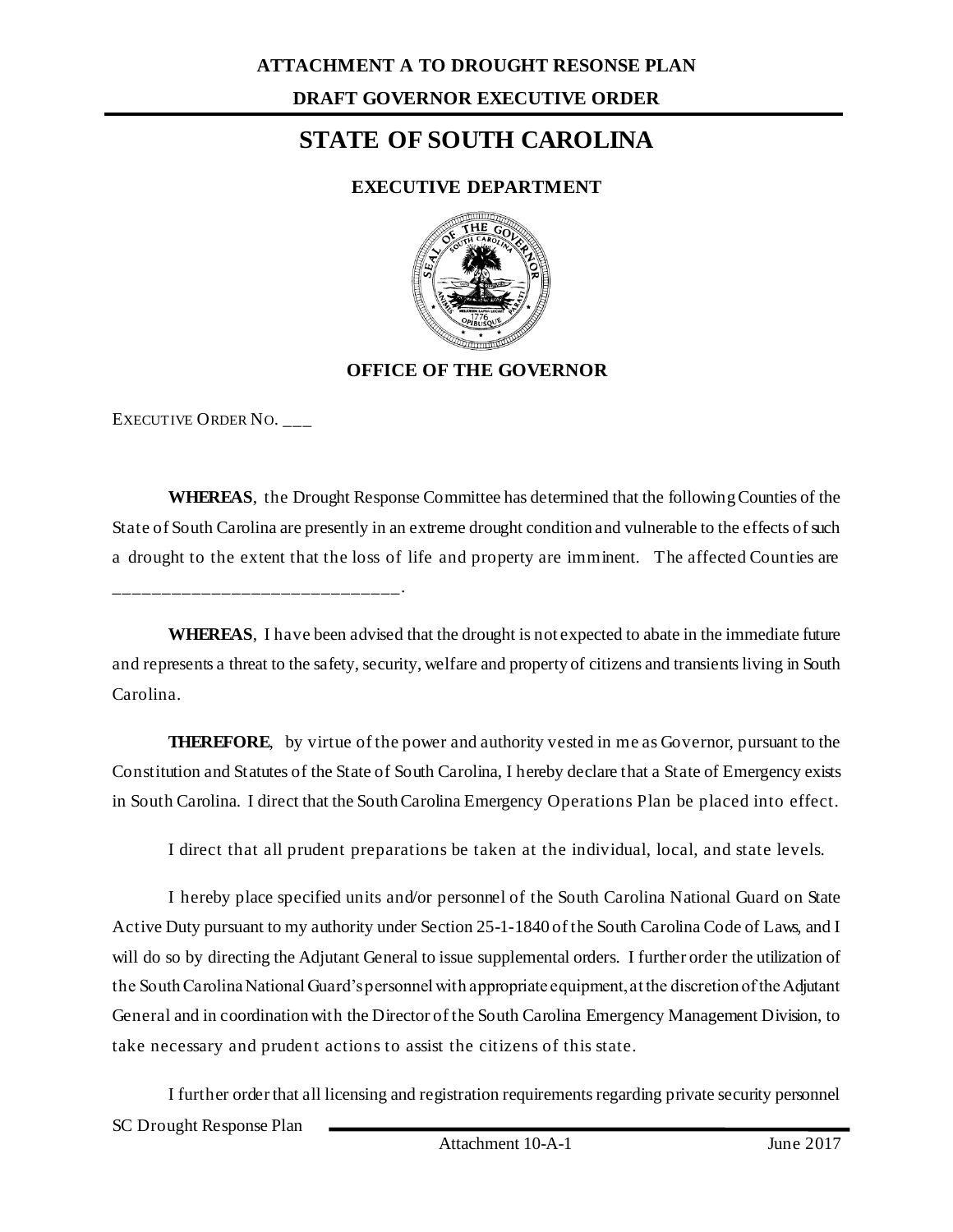## **ATTACHMENT A TO DROUGHT RESONSE PLAN DRAFT GOVERNOR EXECUTIVE ORDER**

or companies who are contracted with South Carolina security companies in protecting property and restoring essential services in South Carolina be suspended, and SLED shall initiate an emergency registration process for those personnel or companies for a period specified, and in a manner deemed appropriate, by the Chief of SLED.

Further proclamations and regulations deemed necessary to insure the fullest protection of life and property during this state of emergency shall be issued orally by me and thereafter reduced to writing within the succeeding 24-hour period.

> Given under my hand and the Great Seal of the State of South Carolina at Columbia, South Carolina this  $\frac{day \text{ of }$

Governor

\_\_\_\_\_\_\_\_\_\_\_\_\_\_\_\_\_\_\_\_

ATTEST:

Secretary of State

\_\_\_\_\_\_\_\_\_\_\_\_\_\_\_\_\_\_\_\_\_\_\_\_\_\_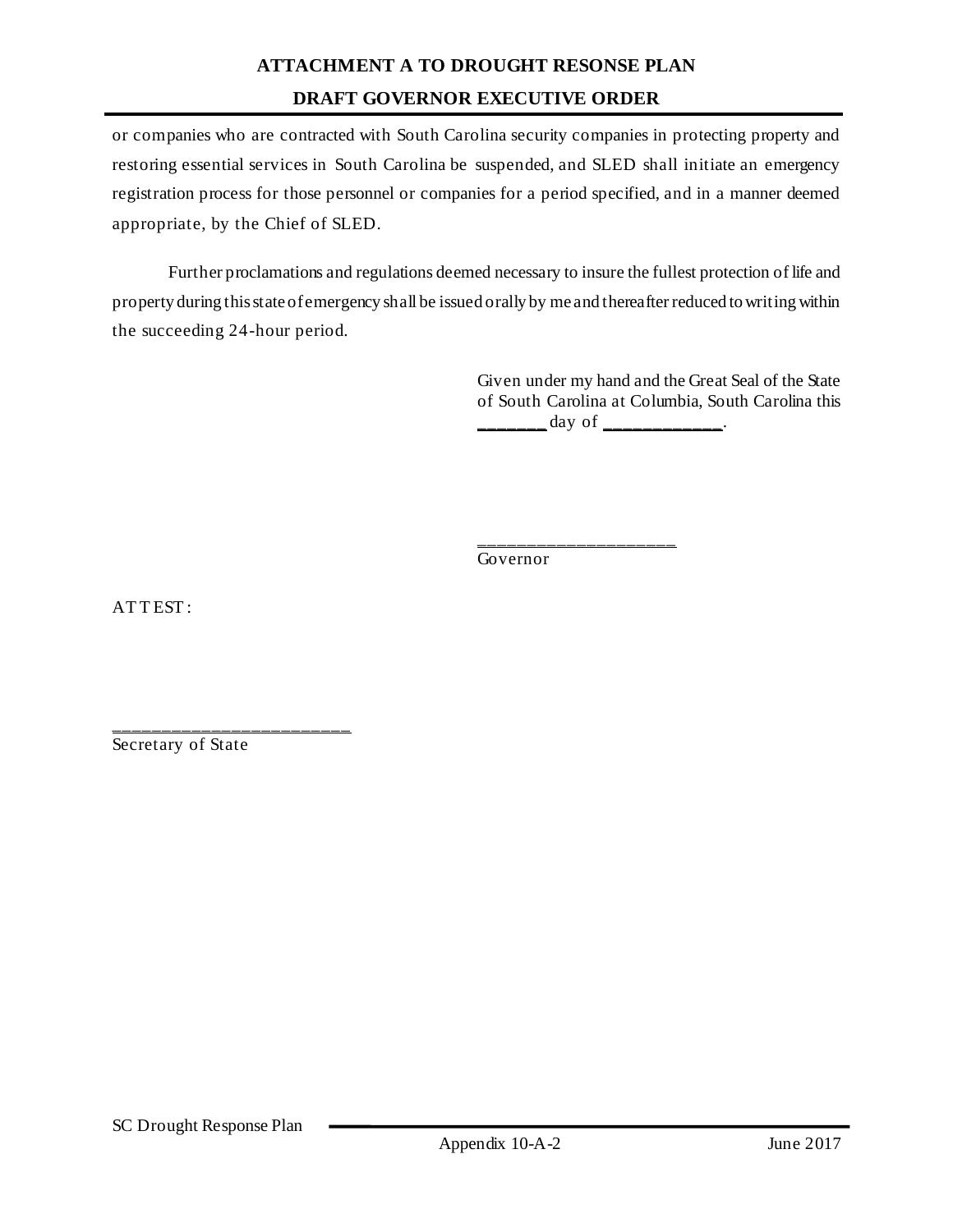- **I.** The United States Department Agriculture (USDA)
	- A. Farm Service Resources:
		- 1. [South Carolina Farm Service Agency Office](https://www.fsa.usda.gov/state-offices/South-Carolina/index)
			- a. [County FSA Offices](https://offices.sc.egov.usda.gov/locator/app?state=sc&agency=fsa)
		- 2. [Disaster Assistance Programs-](https://www.fsa.usda.gov/programs-and-services/disaster-assistance-program/index) The FSA provides assistance for natural disaster losses resulting from drought, flood, fire, freeze, tornadoes, pest infestation, and other calamities.
		- 3. [FSA Hay Net-](https://www.fsa.usda.gov/FSA/webapp?area=online&subject=landing&topic=hay) The Farm Service Agency's (FSA) electronic Hay and Grazing Net Ad Service (eHayNet) is an Internet-based service allowing farmers and ranchers to share 'Need Hay' ads and 'Have Hay' ads online. Farmers also can use another feature to post advertisements for grazing land, specifically ads announcing the availability of grazing land or ads requesting a need for land to graze.
	- B. [Conservation and Livestock Assistance:](https://www.fsa.usda.gov/programs-and-services/conservation-programs/index)
		- 1. [FSA Emergency Conservation Program \(ECP\)-](https://www.fsa.usda.gov/programs-and-services/conservation-programs/emergency-conservation/index) The Emergency Conservation Program (ECP) provides funding and technical assistance for farmers and ranchers to restore farmland damaged by natural disasters and for emergency water conservation measures in severe droughts.
		- 2. FSA Emergency Haying and Grazing
		- 3. [FSA Livestock Forage Disaster Program \(LFP\)-](https://www.fsa.usda.gov/Assets/USDA-FSA-Public/usdafiles/FactSheets/2017/livestock_forage_disaster_program_april2017.pdf) Provides compensation to eligible livestock producers who have suffered grazing losses for covered livestock on land that is native or improved pastureland with permanent vegetative cover or is planted specifically for grazing. The grazing losses must be due to a qualifying drought condition during the normal grazing period.
		- 4. [FSA Livestock Indemnity Program \(LIP\)-](https://www.fsa.usda.gov/programs-and-services/disaster-assistance-program/livestock-indemnity/index) LIP provides benefits to livestock producers for livestock deaths in excess of normal mortality caused by adverse weather or by attacks by animals reintroduced into the wild by the Federal Government. LIP payments are equal to 75 percent of the average fair market value of the livestock.
		- 5. [NRCS Drought Assistance-](https://www.nrcs.usda.gov/wps/portal/nrcs/detailfull/national/home/?cid=stelprdb1245689) NRCS has the science-based solutions and technical experts on the ground today to help farmers and ranchers through this drought and to prepare our country for weather events in the future. NRCS offers technical and financial assistance to farmers and ranchers to cope with drought across the nation.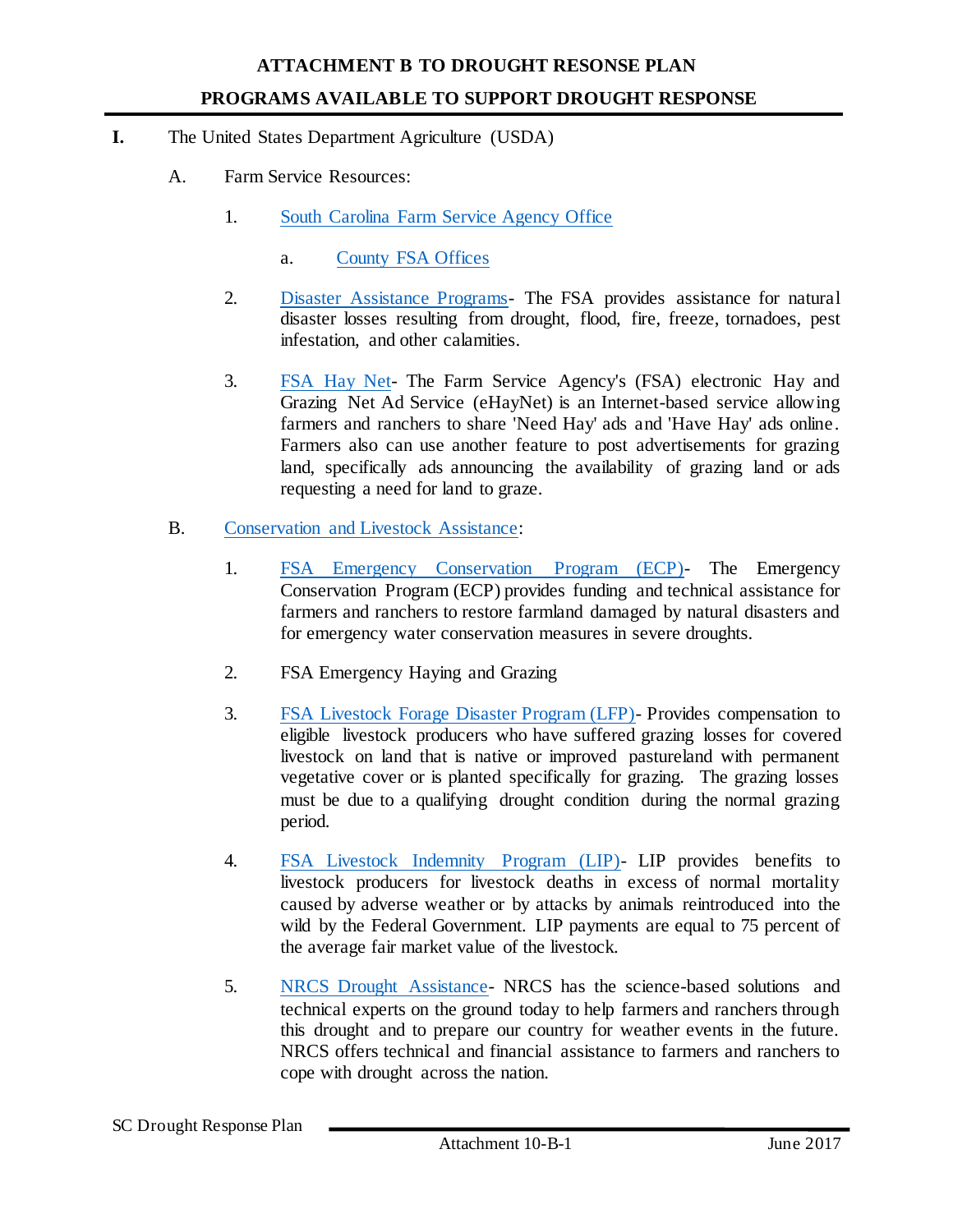#### **ATTACHMENT B TO DROUGHT RESONSE PLAN**

#### **PROGRAMS AVAILABLE TO SUPPORT DROUGHT RESPONSE**

- 6. [Rural Development \(RD\): Emergency Community Water Assistance Grants](https://www.rd.usda.gov/files/rdECWAG_Feb2014.pdf)  [\(ECWAG\)](https://www.rd.usda.gov/files/rdECWAG_Feb2014.pdf)- Helps eligible rural communities recover from or prepare for emergencies that result in a decline in capacity to provide safe, reliable drinking water for households and businesses.
- C. Crop Insurance Assistance:
	- 1. [FSA Noninsured Crop Disaster Assistance Program \(NAP\)-](https://www.fsa.usda.gov/programs-and-services/disaster-assistance-program/noninsured-crop-disaster-assistance/index) NAP provides financial assistance to producers of non-insurable crops when low yields, loss of inventory, or prevented planting occur due to natural disasters.
	- 2. [Risk Management Agency \(RMA\) Crop Insurance Basics](https://www.rma.usda.gov/help/faq/basics.html)
	- 3. [RMA Frequently Asked Questions](https://www.rma.usda.gov/help/faq/drought2012.html)
- D. Credit Assistance:
	- 1. [FSA Emergency Farm Loans-](https://www.fsa.usda.gov/programs-and-services/farm-loan-programs/index) USDA designated natural disaster areas qualify for low-interest emergency loans.
	- 2. [FSA Guaranteed Farm Loan Program-](https://www.fsa.usda.gov/Internet/FSA_File/guaranteed_farm_loans.pdf) Guaranteed farm loans may be used to construct or repair buildings and fixtures, purchase farmland, livestock, equipment, feed, seed, fuel, insurance, and refinance debt.
- **II.** Department of Commerce (DOC)
	- A. The Small Business Administration (SBA) Economic Injury Disaster Loan program provides small-interest loans to businesses and small agricultural cooperatives suffering uninsured economic injury due to a disaster, including drought. Loan maximum limit is \$1,500,000and either a Presidential, SBA or USDA disaster declaration must be made.
	- B. The Economic Development Administration provides 75-25% cost-sharing grants to the State and local governments, certain Private Non-Profit (PNP) organizations, and Indian tribes to assist development and implementation strategies that address adjustment problems resulting from sudden and severe economic dislocation.
- **III.** United States Corps of Engineers (USACE)
	- A. [Emergency Water Assistance Due to Drought](http://www.usace.army.mil/Missions/Emergency-Operations/Drought/)
		- 1. Overview:
			- a. USACE may provide temporary emergency water assistance for human consumption/usage to a drought distressed area to meet minimum public health and welfare requirements.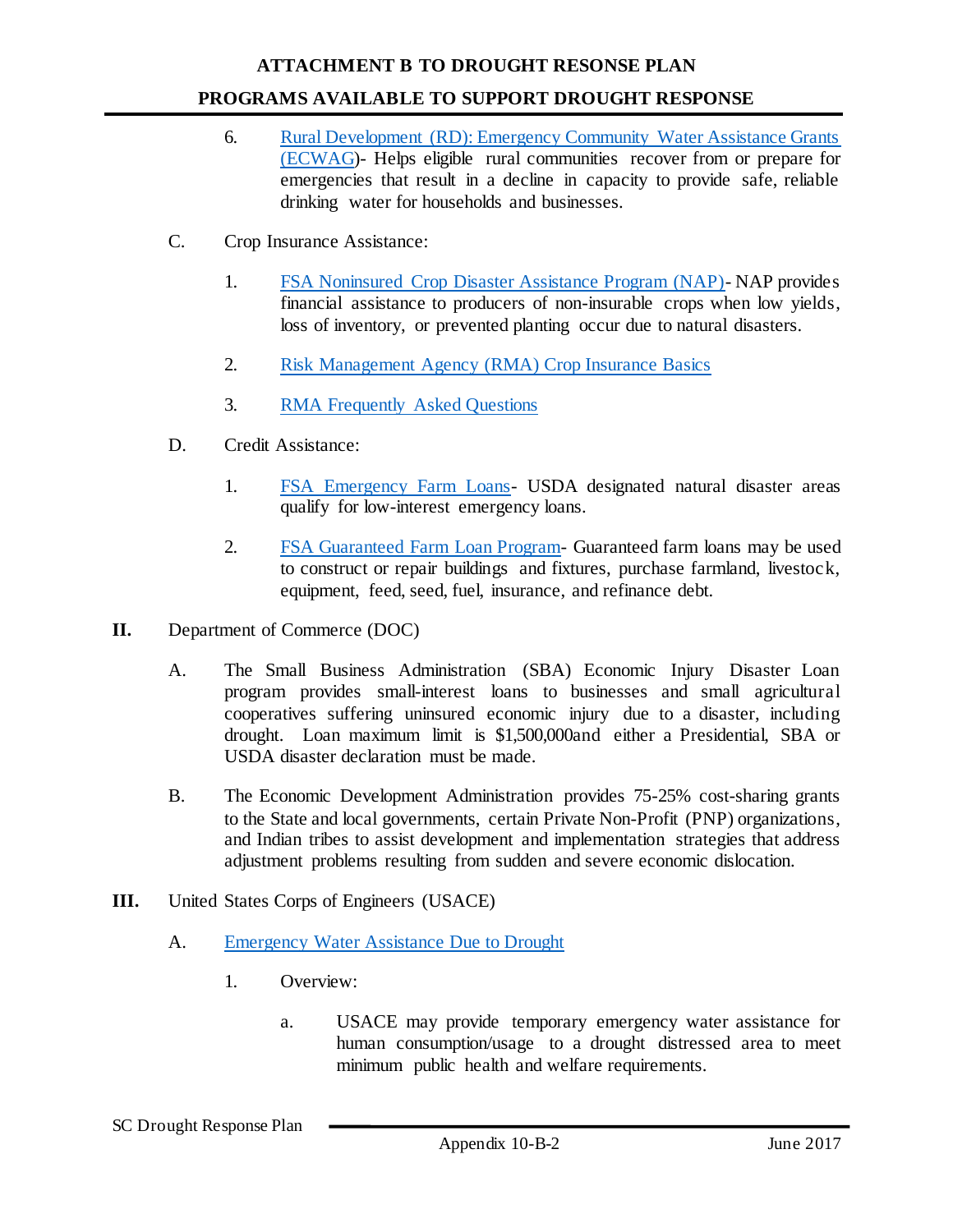## **ATTACHMENT B TO DROUGHT RESONSE PLAN PROGRAMS AVAILABLE TO SUPPORT DROUGHT RESPONSE**

- b. USACE assistance is supplemental to state and local efforts. Long term solutions to water supply problems are the responsibility of state and local interests.
- 2. Types of Assistance:
	- a. Transport of water to local water points,
	- b. Distribution of bottled water,
	- c. Temporary connection of a new supply to the existing distribution system,
	- d. Installation of temporary filtration
	- e. Use of military units with water purification/storage/ distribution capability.
	- f. USACE assistance for the measures listed above will be at 100 percent Federal cost,
	- g. Wells constructed by USACE will be paid for by the applicant.
- 3. Criteria and Conditions:
	- a. Governor's Request. A written request for assistance is required from the governor or his/her authorized representative.
	- b. An applicant submitting a request directly to USACE will be referred to the State Emergency Management Agency or equivalent office.
	- c. Drought Distressed Area. A drought distressed area is one that the Director of Civil Works or the Assistant Secretary of the army (Civil Works) determines to have an inadequate water supply that is causing, or is likely to cause, a substantial threat to the health and welfare of the inhabitants of the area, including the threat of damage or loss of property.
	- d. There must be a definable need in the immediate future that cannot be met totally by state and local actions underway or planned.
	- e. Where reasonable conservation measures will ensure adequate supplies to meet the need for public health and welfare, there should be no need for a detailed evaluation or assistance by USACE.
	- f. A credible plan for providing a long-term solution must be developed by the local and state governments and executed

SC Drought Response Plan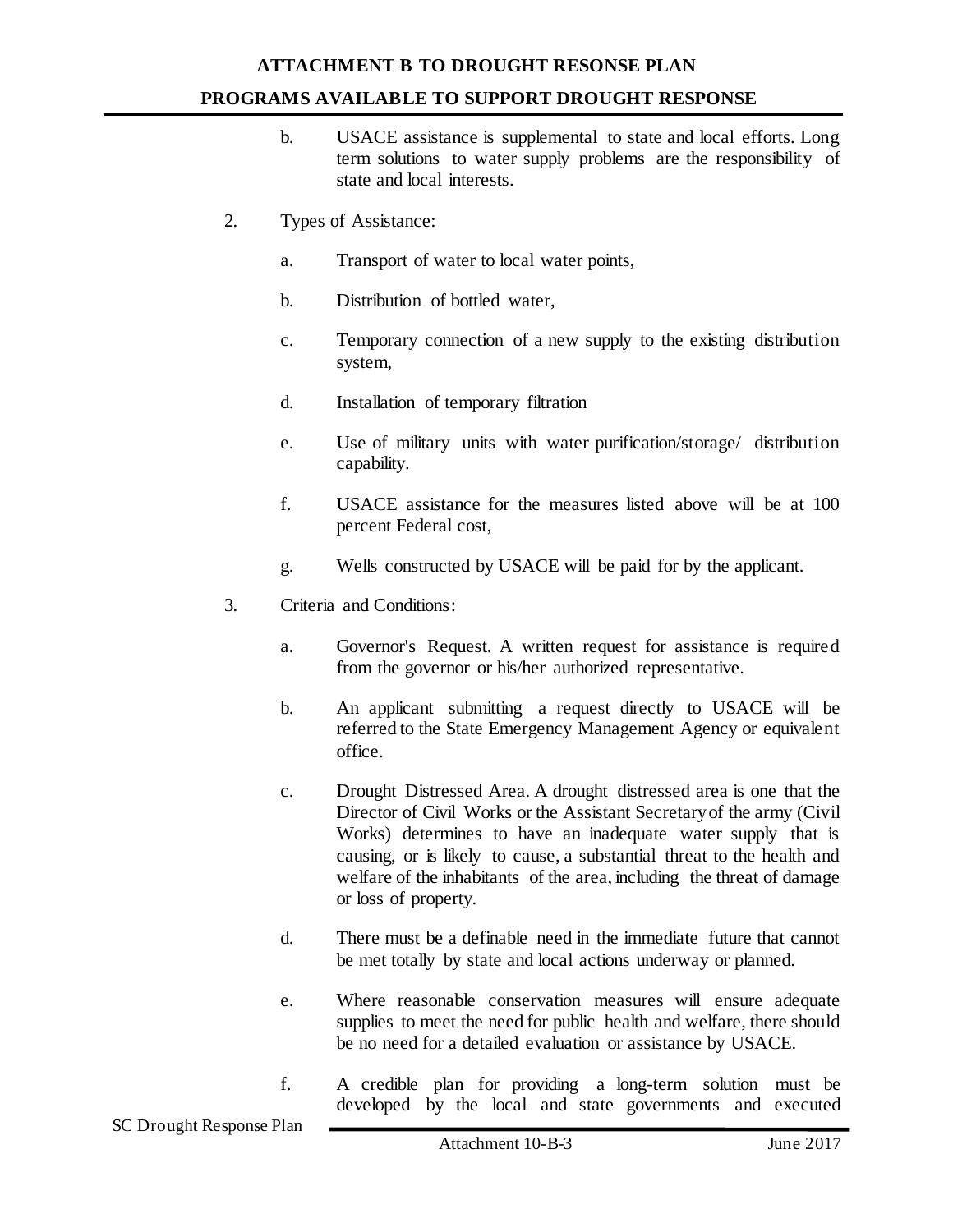### **ATTACHMENT B TO DROUGHT RESONSE PLAN PROGRAMS AVAILABLE TO SUPPORT DROUGHT RESPONSE**

expeditiously. If a long-term solution is not expeditiously pursued, USACE assistance is not permitted.

- 4. Evaluating Potential Drought Distressed Areas:
	- a. In evaluating a potential "drought distressed" area, consideration must be given to both the measurements used to define the drought and the magnitude of the impacts of the drought on the area under investigation.
	- b. Therefore, the investigation must indicate that a shortage of water exists, and that the shortage is severely affecting the health and welfare of a major segment of the population in the area proposed for designation as "drought distressed."
- 5. Limitations of Provision of Water:
	- a. Water for livestock, irrigation, recreation, or commercial/industr ia l processing will not be provided under this authority.
	- b. Non-USACE Expenses. The purchase or acquisition of the water and the storage facility at the terminal point are non-USACE expenses.
	- c. Permanent Facility. Where the recommended option for transporting water includes a permanent facility, there must be clear justification for such an action. Costs for such a permanent facility will be borne by the public sponsor.
- 6. Availability of Surplus Water in USACE Reservoirs:
	- a. Section 6 of the 1944 Flood Control Act (PL 78-534) provides authority to make agreements with states, municipalities, private concerns, or individuals for surplus water that may be available at any reservoir under the control of the Department of the Army.
	- b. When appropriate, this authority should be considered in providing emergency water assistance.
- 7. Contaminated Source Assistance:
	- a. Under certain conditions, USACE can also provide water emergency assistance to any locality confronted with source of contaminated water causing or likely to cause substantial threat to public health.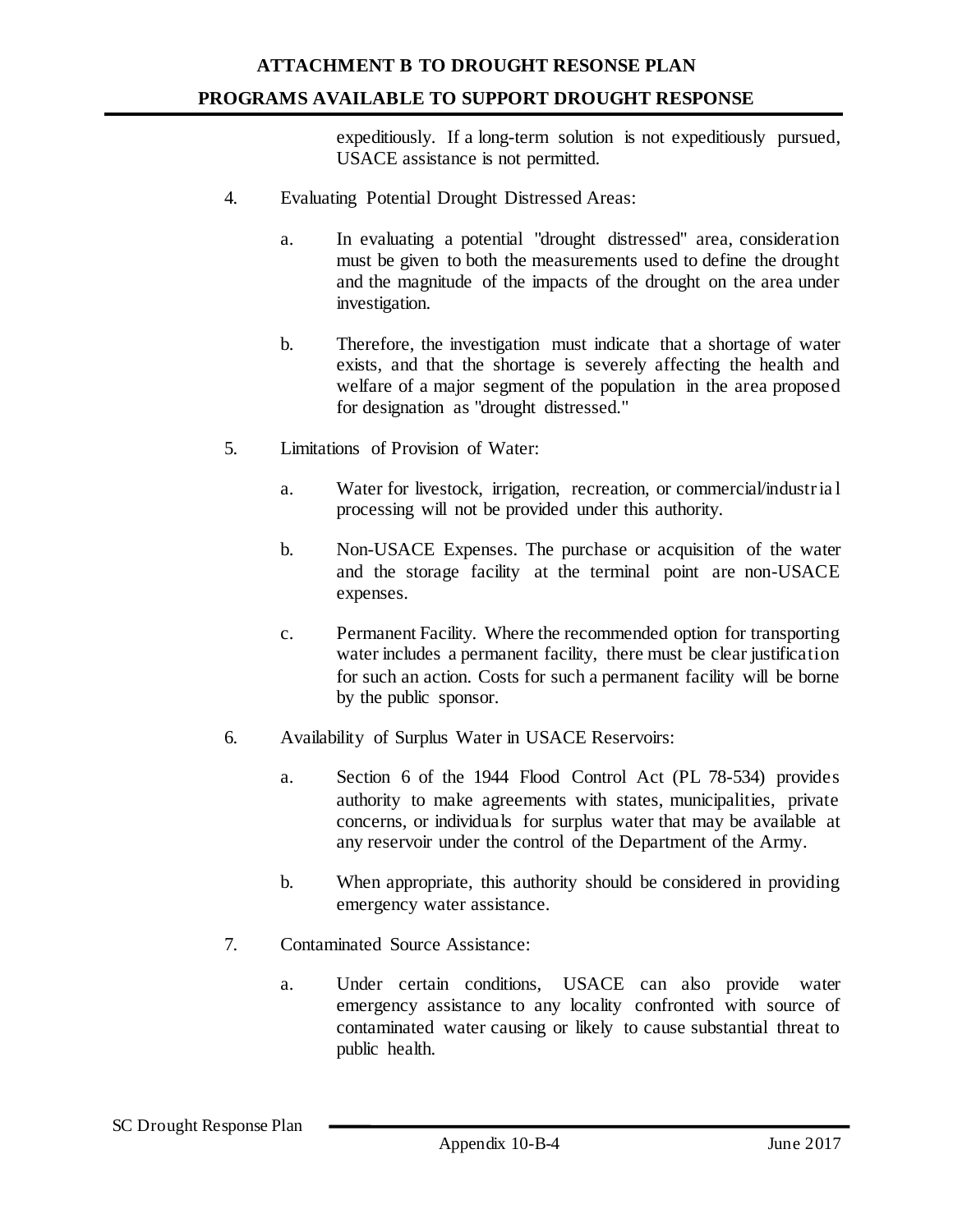#### **IV.** Federal Emergency Management Administration (FEMA)

- A. With a Presidential Disaster Declaration, under the authority of the Robert T. Stafford Disaster Relief and Emergency Assistance Act, Section 403, Essential Assistance, Direct Federal Assistance (DFA) may be authorized to provide assistance in order to:
	- 1. Save lives and preserves property.
	- 2. Provide for the public health and safety, including provision of food, water, medicine, and other essential needs, including movement of supplies or persons.
- B. Public Assistance (PA) assistance may be authorized to reimburse the State and local applicants and Indian tribes for water resources they have contracted for and acquired for mass care purposes.
- C. These missions would be cost-shared at not less than 75% Federal share.
- **V.** Environmental Protection Agency (EPA)
	- A. EPA may be issued a technical assistance mission assignment to conduct environmental assessments of potable water situation, and provide guidance to the State, local governments, and Indian tribes for meeting safe water drinking standards.
	- B. Technical assistance provided through the EPA is at no cost to the State.
- **VI.** Health and Human Services/Public Health Service (HHS/PHS)
	- A. HHS/PHS may be issued a technical assistance mission assignment to assess the public health situation at risk and make appropriate recommendations to the State, local governments, and Indian tribes to preserve public health and safety standards. Technical assistance provided through the HHS/PHS is at no cost to the State.
	- B. HHS/PHS may be issued a DFA mission assignment to provide the necessary public health and medical assistance and commodities needed such as Disaster Medical Assistance Teams (DMATs) or medical supplies if the State and local governments cannot provide them. Assistance provided during Presidential Disaster Declarations is subject to 75% federal cost sharing. Costs for assistance provided without of a Presidential Disaster Declaration are absorbed by the State.
- **VII.** Disaster Unemployment Assistance (DUA). May be provided to those applicants who lost their jobs due to the drought not to exceed 26 weeks of assistance after a disaster is declared.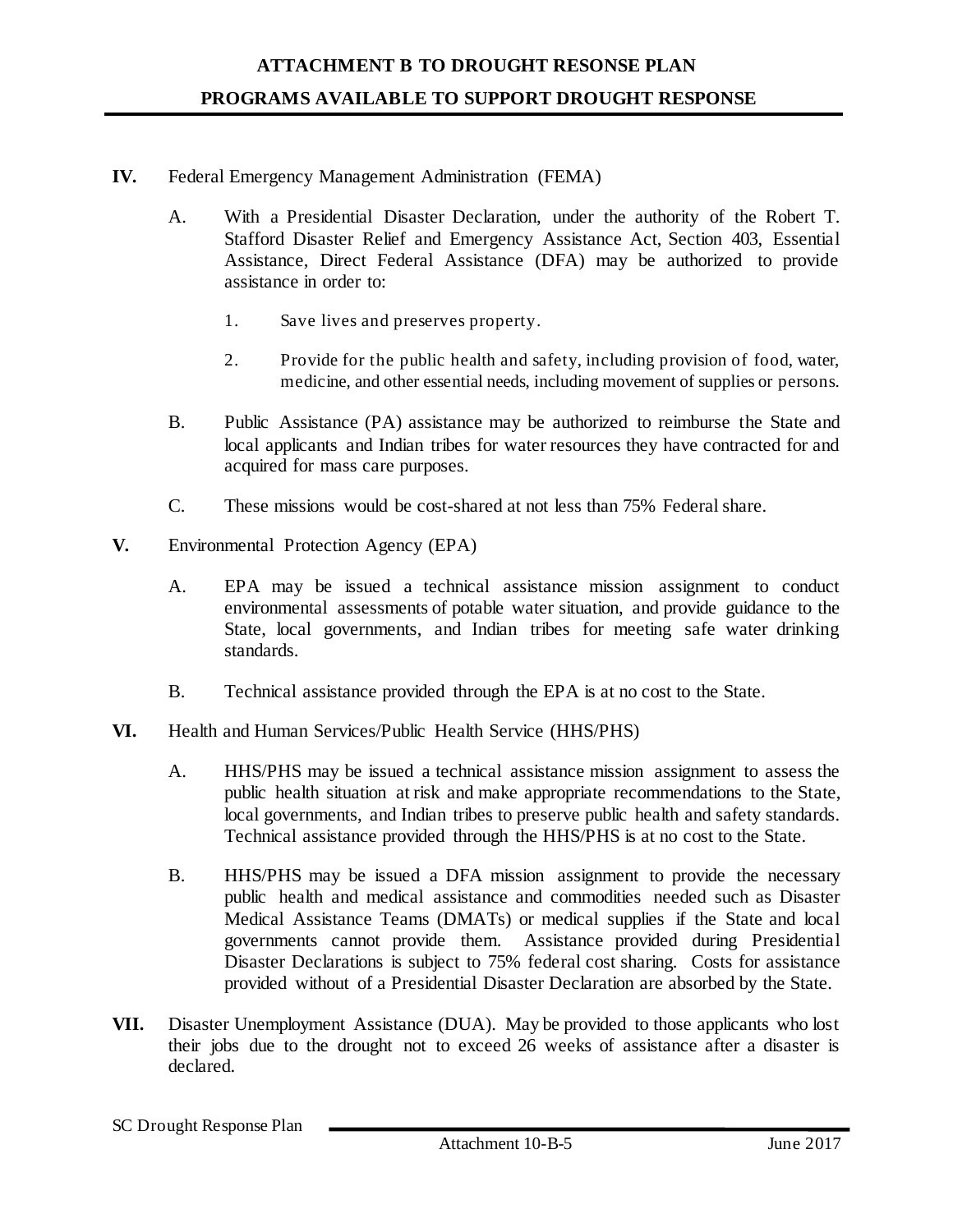- **VIII.** Fire Suppression Grants.
	- A. May be provided from the President's Disaster Relief Fund for use in a designed fire complex at the request of a Governor and concurrence from the USFS Principal Advisor to FEMA which threatens life and property and constitutes a threat of a major disaster.
	- B. This is a reimbursement grant for the State's wildfire fighting costs. The State must first meet annual floor cost (5% of the State's average annual expenditures for firefighting) on a single declared fire. Then FEMA will pay 70% of costs for that declared fire and all subsequent declared wildfires.
	- C. After the State's costs exceed annual average, FEMA will pay 70% of all costs for declared fire with no deduction for floor costs. After the State's costs exceed twice the annual average, then FEMA will reimburse 100% of the State's eligible costs.
- **IX.** American Red Cross (ARC)
	- A. Under its own authorities, ARC may provide the following:
		- 1. Technical consultation and guidance to State and local governments when planning for water distribution to residents.
		- 2. Establishing and staffing designated water distribution sites.
		- 3. Coordinating voluntary agency activities designed to support local community response efforts.
		- 4. Providing voluntary personnel to assist local government response actions, including providing limited potable water quantities.
	- B. ARC does not provide assistance to commercial, industrial or agricultural corporations with drought or water-shortage caused losses.